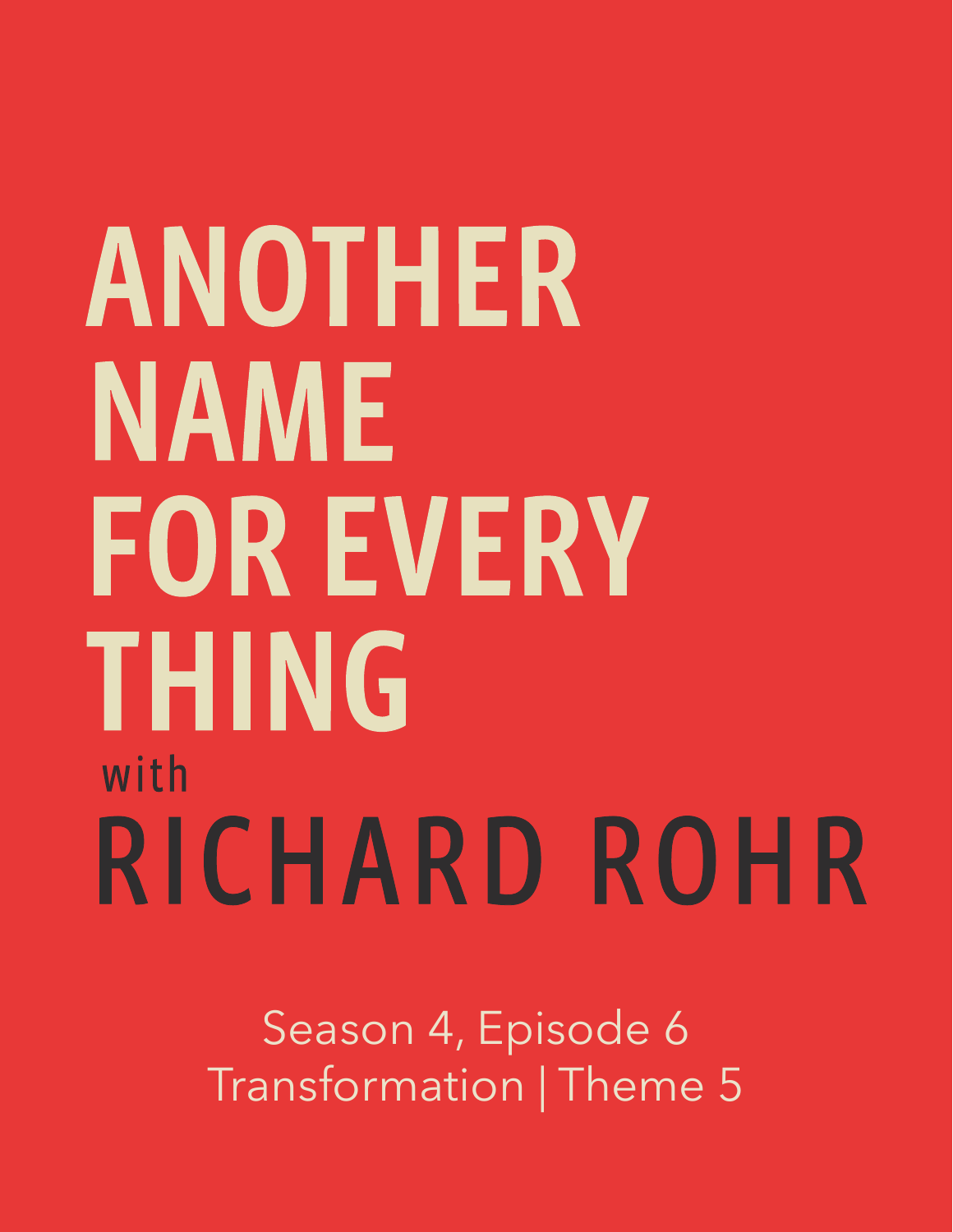- Brie Stoner: So, on today's episode, we're exploring the fifth theme of the Alternative Orthodoxy, which deals with the separate self. Here's how it goes: The separate self is the major problem, not the shadow self, which only takes deeper forms of disguise.
- Paul Swanson: How true this is! I feel like as we delved into this conversation, it got subtler and subtler about how the shadow takes more and more disguises, and when we do that, how we often separate from the whole.
- Brie Stoner: Yeah, I really appreciate that certain themes keep coming up. And one of them is power, control, how we try to control, how the ego tries to keep us from seeing things we don't want to see in ourselves. But also, I appreciate how shame has come up a lot. The role of shame in that it paralyzes us, and how unhelpful shame is because it actually keeps us from looking at our shadows and seeing things that need to grow and accepting them as part of our imperfect perfection of being human.
- Paul Swanson: Yeah, that tendency is so toxic, and then also that thread of forgiveness of not only self and other, but the necessity of community to hold the mirror so that we can forgive ourselves and while also witnessing our shadow self.
- Brie Stoner: Yeah. I feel like the shame component is so strong and many of us have received it within Christianity especially, that if we're not perfect, that there's something wrong with us, and like you just said, Paul, how that perpetuates a sense of isolation and separateness. I also really appreciated that looking at this tenet allows us to see that we have to shift how we identify, that part of the path of transformation is to shift how we perceive ourselves so that we can begin to see ourselves as one through whom the whole resounds, as connected to the whole, as inextricable from the whole. [music] And when we live from that place, it's actually easier to look at our shadow.
- Paul Swanson: Right.
- Brie Stoner: Right? Because we're not so flattened by the fact that we make mistakes.
- Paul Swanson: Yeah. And it frees us to live as one, unique part of the whole, to be a part of that diverse body and not feel like we have to conform or be part of something that's just completely uniform without that distinction of who we are and what we're called to be.
- Brie Stoner: That's right. So, with that, we hope you'll enjoy this episode on the separate self, the fifth theme of The Alternative Orthodoxy. [music ends]
- Paul Swanson: All right. So, we are here with the fifth theme of the Alternative Orthodoxy, which is: The separate self is the major problem, not the shadow self, which only takes deeper forms of disguise. Brie, I wonder if you would kick us off, if there's any story that comes to mind that helps put some flesh on that theme.
- Brie Stoner: Yeah, I think when I first encountered this theme, it was around the time that I was trying to make sense out of the true self/false self—

Richard Rohr: Yeah, that would make sense.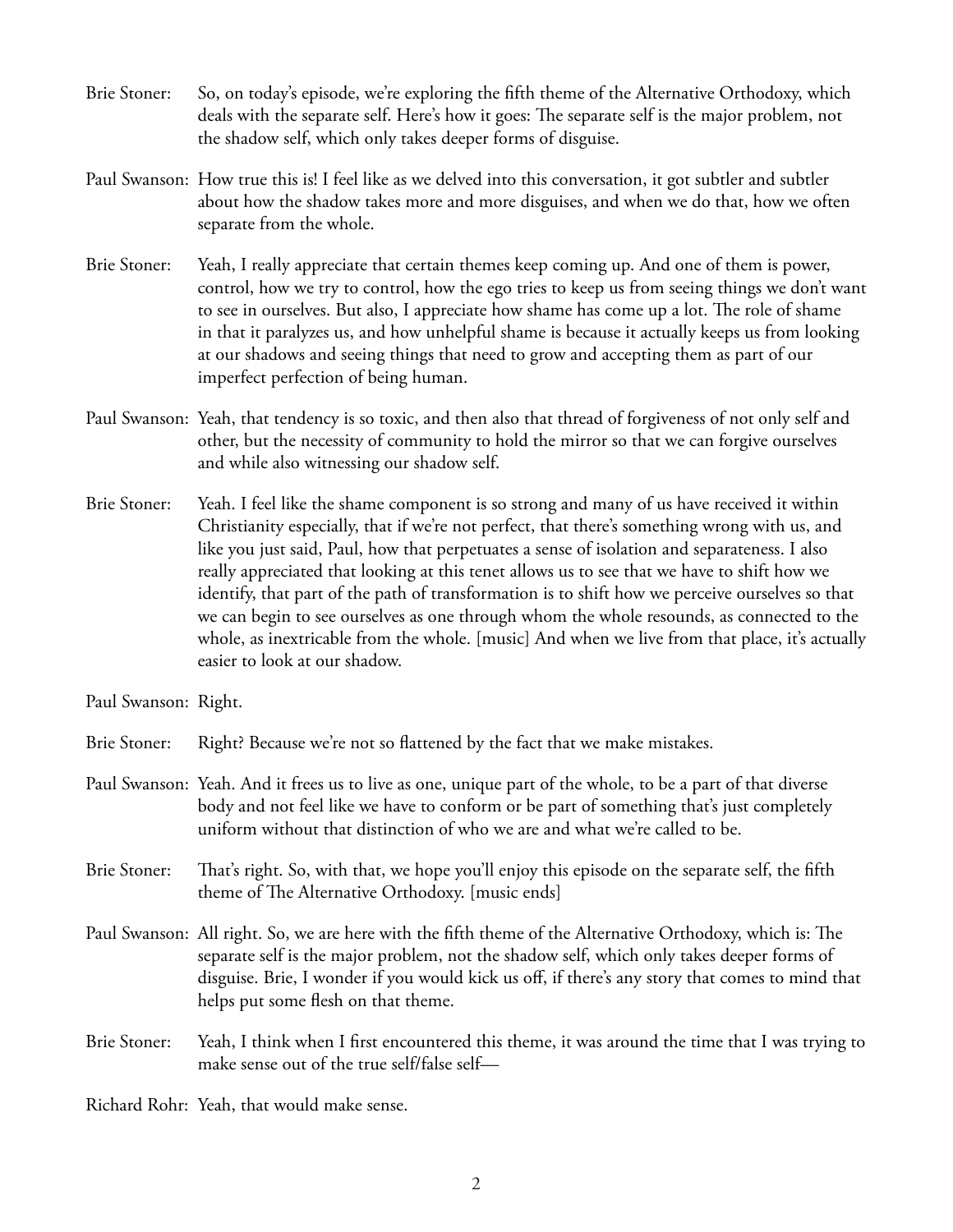- Brie Stoner: --and which of these selves is the real self—Can the real self stand up?—and trying to make sense out of that. In the beginning my instinct was to try to attack the false self, as if I could eradicate it, as if I could just cut it out and throw it away, which in fact only made it worse, right? Because then I'm in denial of the fact that the only thing you can do is include it and welcome it as part of your humanity.
- But the two stories that come to mind is, one, how the ego takes a further form of disguise. I went through this phase when I first encountered this path where I turned contemplation into the new righteousness, to the point where I went through this phase that I call "contemplative frumpy phase," where I thought it was my job to wear really baggy clothes that were secondhand clothes, and I died my hair brown and I kind of just went into this place of the more frumpy I was, somehow the more contemplative I was, and the holier I was. And I eventually outgrew that phase, but it always makes me laugh because it's like contemplative frumpy should now be a clothing line or something.

 But in the process of going through that, I realized what I was doing was totally driven by the ego. Even with contemplation, I was feeling extremely proud of myself for multiple sits in the day and the shadow self, my ego, was just taking a further form of disguise. It was still there, but it just found a new way to manifest. And the thing that shifted it for me was when I went to a symphony performance, all of the sudden it kind of struck me, this idea that it's not that we have to cut parts of ourselves away, but rather to see each of our selves as an instrument, as a part of the whole, and that if I live from that sense of wholeness, of belonging to that wholeness, then I don't have to move into that self-righteous game of cutting pieces and parts of myself and shoving them away as if they're evil and wrong, that tends to perpetuate the cycle of this anyway.

 But something about seeing a symphony play and really experience it, or going to a musical like the "Lion King," which I just went to recently, where you really see all of these participants joining in together in one voice, in one chord, in one symphony, it illustrates this tenet for me, to understand that really it's about us recovering that sense of belonging to that whole. What about you, Paul?

- Paul Swanson: That's a beautiful story, and really helpful for me. I had this strange hunch that I was going to be dead by the time that I was thirty when I was a kid—
- Richard Rohr: Really?
- Paul Swanson: --just because of some family health issues. Not with me, but when I was in the womb, it was discovered my mom had cancer, so I could only imagine some of the fear and trauma being transferred to me. And then my dad had some heart issues my entire childhood, and my brother, when he was born, they weren't sure he was going to make it.

Richard Rohr: Wow.

Paul Swanson: And so, out of my family, I was the healthy one, so my thought was, my due is coming. For whatever reason, I picked the arbitrary age of thirty. Like, I'm going to die at thirty.

Richard Rohr: Die at thirty.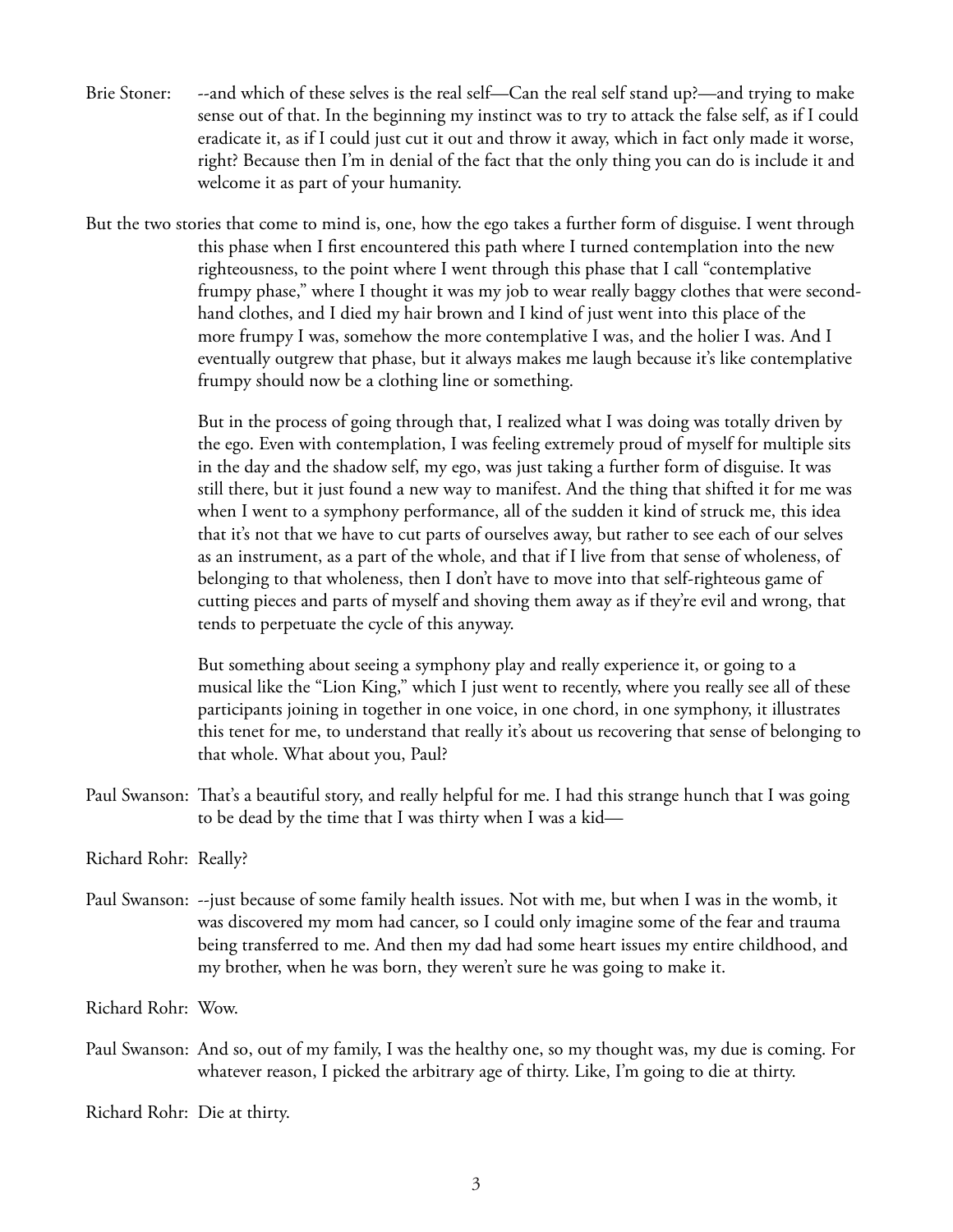- Paul Swanson: So, what I found myself doing, in hindsight, was splitting myself into two. Like, I don't have time to deal with any of the false self or the insecurities or the failures because I only have until I'm thirty. I have to just power through. And it was just that deeper form disguised with just suppressing, suppressing, suppressing. And I remember when I came as an intern here and we were sitting in our intern sharing circle, and I said, "I remember when I lived in my false self, and now I live out of my true self."
- Brie Stoner: You'd arrived.
- Paul Swanson: I'd arrived, with this hubris of only a twenty-something could have, at least I could have. And that year really helped me see there's all this unfinished business that I haven't processed, I haven't worked with, I haven't looked at, not recognizing that how, I'm sure, apparent that split was for everyone else to see. But I was just gung ho with my spiritual life being the goal of all goals and denying everything else. But it was in my internship here really being able to begin to see that my shadow was pretty large and that I needed that community to help me look at it with love and that it's all a part of my journey. It's not just this singular. So, it was that arbitrary thing of thinking I'm going to die at thirty, and then just the way that allowed me to deny so much of my life.
- Brie Stoner: But, Paul, when you were an intern, did you rock the contemplative frump look? Were you contemplative frumpy?
- Paul Swanson: I think I'm still in it. [laughter]
- Brie Stoner: What about you, Richard?
- Richard Rohr: You know, I was just thinking as you both were talking, would it help the listeners if, even at this point, we describe the shadow self a little bit, or have we done that already?
- Brie Stoner: Nope, that was our first question, so, please.

Richard Rohr: Oh, that was the first. Okay.

- Paul Swanson: Why don't you, if you don't mind—
- Richard Rohr: Wait. I'll wait.
- Paul Swanson: Are you sure? Okay.
- Richard Rohr: It's fine to wait. Yeah. Because they might be saying, what is this that we're, yeah. I just remember that this teaching, which came to me, I have to admit, more clearly from Buddhism, but then I said, well, my gosh, Jesus is referring to the same thing, the vine and the branches, or whatever other metaphors he gave us. I just felt a huge sense of relief when I would get offended or be hurt by some kind of betrayal, or a rejection, or whatever. And you've heard me say this, but I did learn it by saying to myself, "Richard, what part of you is hurt?" And I knew it was always the separate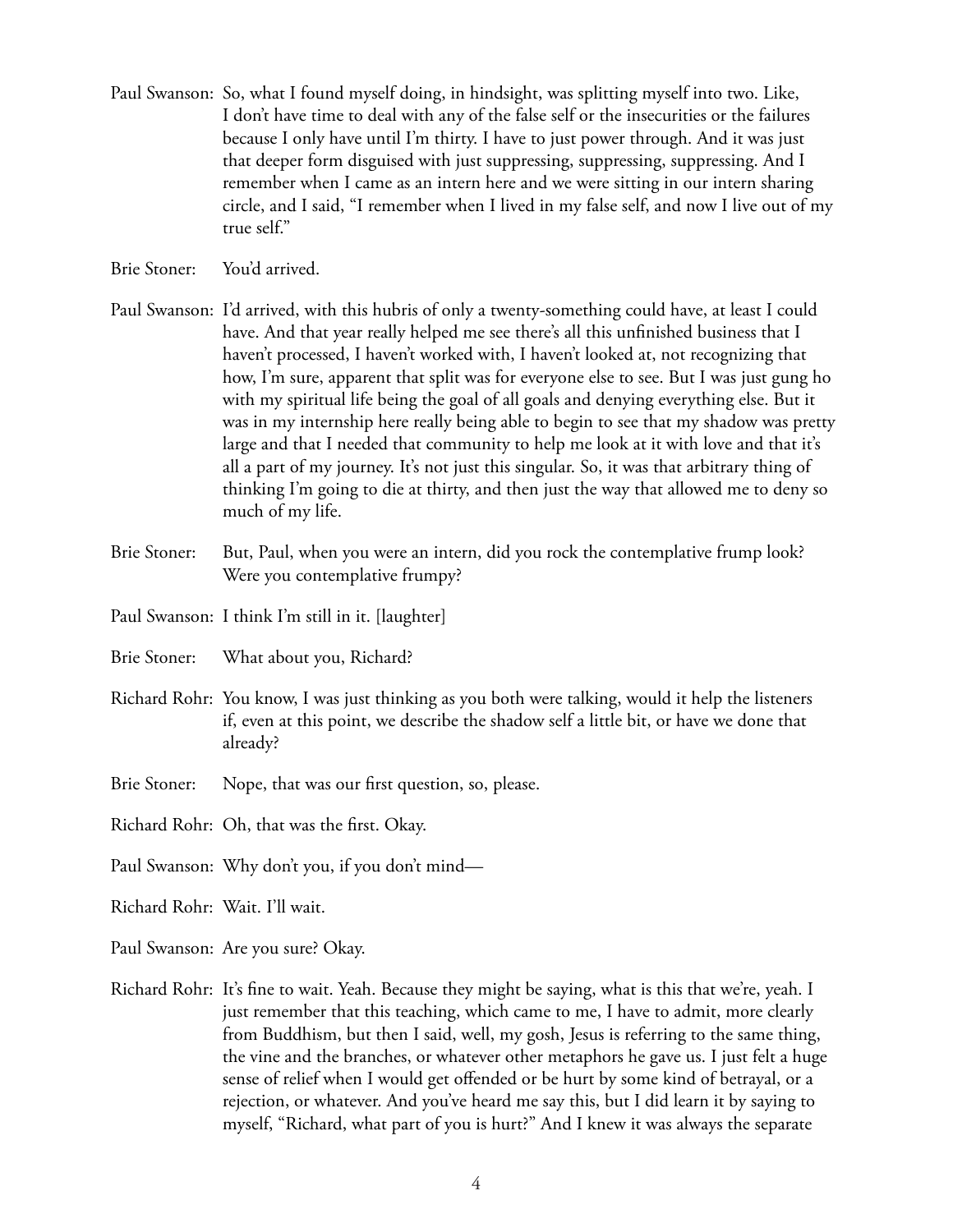self. The self in union doesn't easily get hurt. It's just too secure. It's too grounded. And I guess I'm not giving you one example, it's just that's happened 300 times in my lifetime, where I realize how much I'm identified with my separate Richard/teacher/ priest/Franciscan/male self than I am with who I am in God. It's always a liberation. Always.

 But it's always a letting go, too, because you've firmed up those boundaries that take the offense, the Richard self, and you've probably been taking it seriously for three weeks, and then to let go of it feels like losing, feels like a defeat somehow. So, that's my ongoing experience of this dynamic, I guess I'd call it.

- Paul Swanson: Yeah. Well, Richard, for our first question, this is going to be a complete shocker. You don't see it coming. [laughter] How would you define the separate self and the shadow self?
- Richard Rohr: Yeah, I was moving into it, I guess, right there. So, the separate self is the self that really believes, and we're really programmed to do this, so there's nothing evil about it. I experience my body as sitting over here, yours is sitting over there, that I am me and you are you. So, you know God expects us to fight our way out of this paper bag, but it doesn't come naturally, because the first half of life is defining it, making it important, making it smart, making it strong, whatever it might be. But if you persist in that too much, I'll say by the second half of life, a lot of things start going wrong, the big one being you can't love. You really can't. You can't have empathy. You can't feel other people's sadness or pain.

 Now, if you're really hardened in that identity, you don't even know that you can't do those things. You think everybody is that way. In individualistic America, it's easy to persist in that for a long time, because it feels, the competitive nature of our culture allows that to continue, sort of unquestioned. Well, of course, it's you against him and her against you. Something has to put a crack in that façade, in that vessel that you've so meticulously constructed.

Richard Rohr: Now, if you're real practiced at plastering it up again, you'll put off transformation a long time.

> Now, that's just a starter, but I want to quickly jump to the shadow self, which is even harder for people to understand because, of course, we use the word shadow in different ways. But ours is largely a Jungian way. Carl Jung, I think very helpfully, described the shadow as that self which is there, but you don't want to see it. It's hidden in the shadows. It's unacceptable to your public persona, to your public image that you've projected to the world or even to your, well, that's even to yourself. If you hold onto it too tight, you believe your own press by thirty. This is true. And you normally don't realize that whole parts of it aren't true at all. Oh, that's very, very humiliating to recognize that because it's always something that didn't fit in with my public persona, and my private self-image.

 So, shadow work is crucial to becoming whole, crucial to growing up spiritually or even psychologically. And you all need mirrors. I think that's why most of us are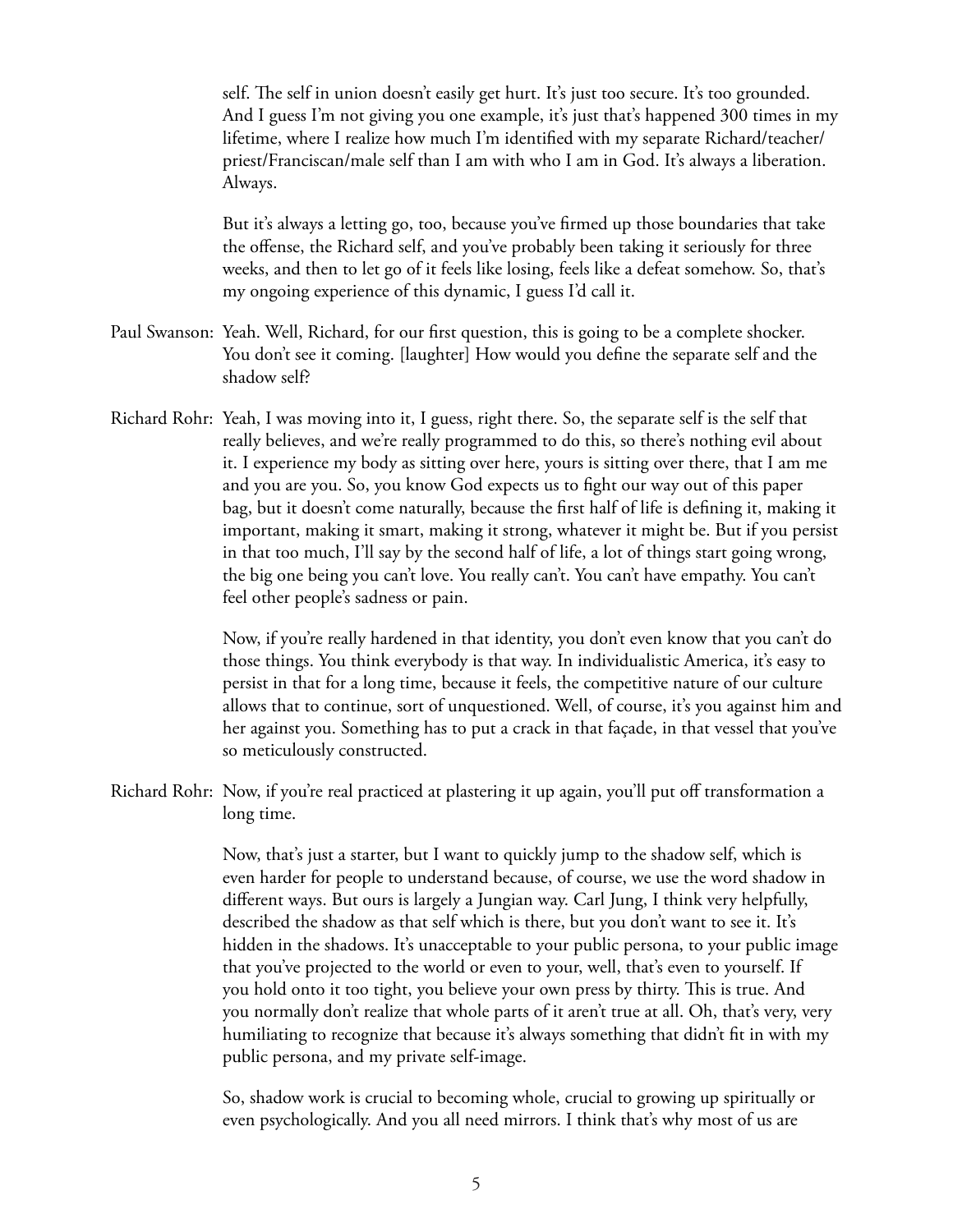called to marriage or at least in-depth, persistent relationship, because we need mirrors to say, "Honey, you're not really what you think you are." "Oh, I am too." Well, maybe you are some days. The shadow self doesn't die easily. As we say here in the description, it only takes deeper forms of disguise.

I have sought to be a poor Franciscan all my life, and I remember when I was a young man, young friar, I'd empty out my room every six months and get poor again. [laughter] I just had to recognize that less and less, but it's still true. I do like nice things, not exaggeratedly nice things, but just things that are beautiful, things that are tasteful, restaurants that are well-appointed and food that is, I do like that.

> So, when people treat me to it, I get rid of my shadow love of it by saying, "Well, he paid for it." [laughter] Because he paid for it and bought me this expensive meal, it's okay to eat it. And it is. But it's just having to admit that, you know, Richard, you're materialistic, too, and you're soft and comfortable, too. I don't need to hate myself for it, but I do need to know it or I really fool myself. I really kid myself. You just can't get away with that too long. The whole key to the shadow self is it's revealed in the seeing and the deliberate seeing, which is usually out of the corner of your eye. You can't get it directly. It has to be revealed in an unguarded moment. Or, in the remark of a friend that says something and you think, "Oh, am I really that way?" [laughter]

> So, forgive me, this is really embarrassing because I've prided myself in being clean. But Elias, who helps me at the house, he said to me a few days ago, "Have you taken a bath recently?" [laughter] I said, "Do I smell?" I said, "Do I really?" Like, I whiffed under my arm because of all these meds I'm on, I actually do have some odors, I guess. But my nose is dead. I don't smell anything. So, I made him promise to keep telling me if I—

- Brie Stoner: These are the gifts of community.
- Richard Rohr: That was shadow self. No one wants to think they're smelly. Isn't that wonderful? It isn't really a moral evil to be smelly, but it's shadow. It's just, I'm an inferior person if I stink. [laughter]

Paul Swanson: That's so good.

- Richard Rohr: So, you have permission to, if I smell, let me know.
- Brie Stoner: This is interesting to me, though, that the Christian tradition has often made many of us feel like our job was to fix what is wrong, to eradicate the sin portion, to—

Richard Rohr: By all means.

Brie Stoner: --cut it out, fix it, heal it. Maybe not even heal it. Heal it is almost too integrated of a word for what many of us were given. Most of us—

Paul Swanson: Too Christlike.

Brie Stoner: Yeah. That was almost too Christlike for our experience of Christianity. And what I hear you saying, Richard, is that essentially in this tenet, that the problem isn't that we sin, or make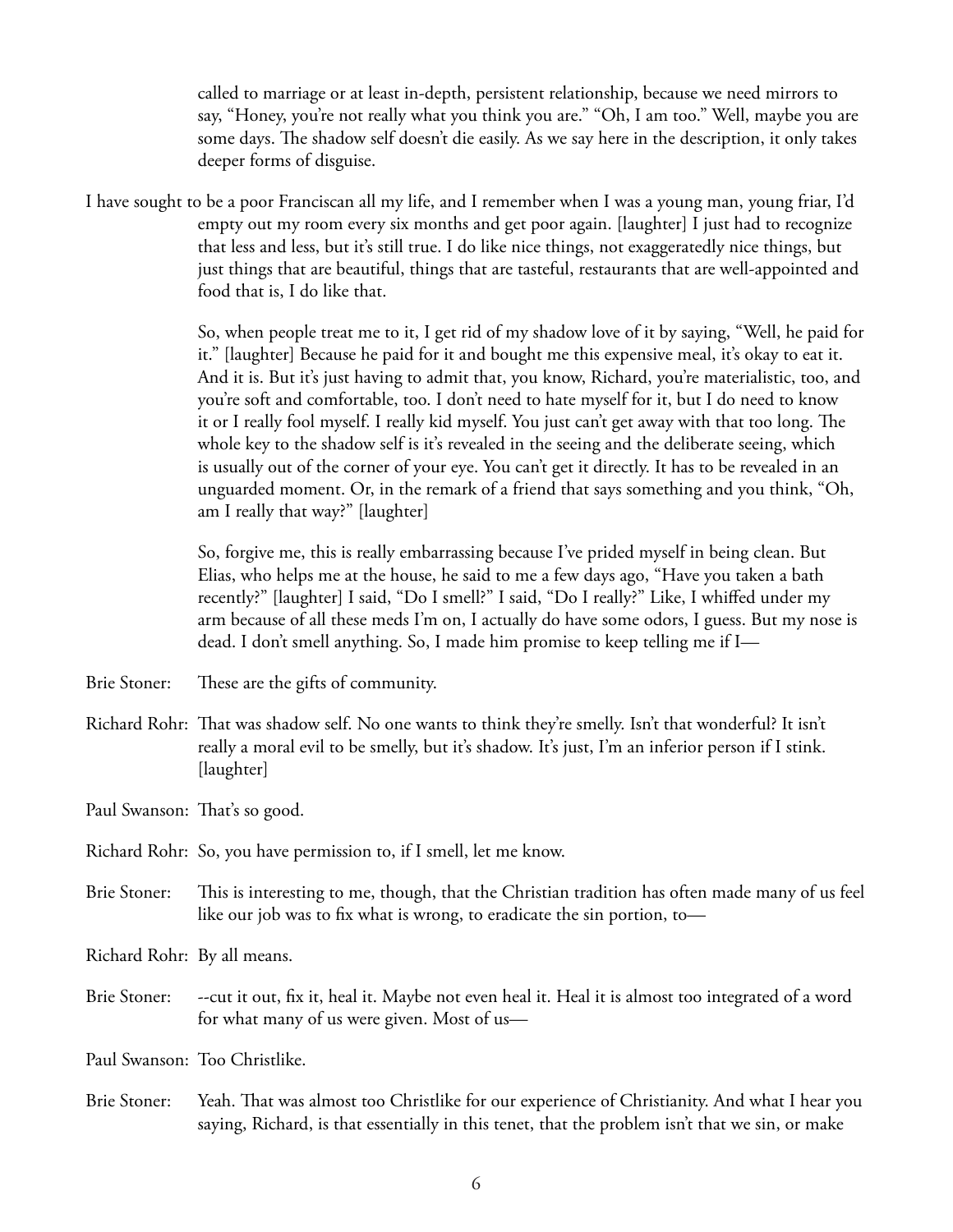mistakes, or miss the mark, or have a shadow, or have stuff going on, or in process. That's not the problem. But that essentially, the problem is that we perceive ourselves as separate from each other and the whole.

Richard Rohr: Yep. Yep.

- Paul Swanson: Mm-hmm (affirmative).
- Brie Stoner: And so, it shifts the emphasis, then, about we're not trying to fix the issues. The machinery of being human isn't the issue, but kind of update our operating system to just perceive differently? Is that right? Because the perception process seems to be what shifts or what needs to shift.
- Richard Rohr: Yeah. No, I think that's right. And to switch to that perception process is somehow experienced as a defeat, or a, "Oh, I couldn't have missed this all that time," or "Have other people been seeing what I can't see?"
- Brie Stoner: Like, there's a humiliation in it, like a—
- Richard Rohr: Yeah. "Am I that dumb, or that gross, or that stupid, or that"—
- Brie Stoner: Do I talk that much?
- Richard Rohr: --"or overbearing?" Yeah. Yeah. [laughter] "Do I talk that much?" "Yeah." "Or talk too little," whatever it might be. When someone else names it, it's very humiliating. If it's something you've been trying to hide real well.
- Paul Swanson: Right. I think one of the ways it manifests for me, too, and still does, is not just not knowing how to love, but the fear of being loved as I am fully, and I think that's another way for me to, yeah, I think about Jesus's saying, "Do not fear. Do not be afraid." And that invitation is do not be afraid to be fully loved just as you are, shadow and all, and the games we play with that separate self.

Richard Rohr: I like it. Well said. Thank you.

- Brie Stoner: I'm wondering, Richard, if you could share with us a little bit more about Carl Jung. You brought him up just now but, obviously, this shadow language comes from his work. How would you describe his core contribution and how it's influenced you on this tenet?
- Richard Rohr: I'd have to say in a major way. If I list, now don't ask me the other four, but he's one of my five great teachers. I can remember, I had read the name in works of philosophy and psychology, but never read any of his books. And when I was in college at Duns Scotus in Detroit, I remember taking one of his books off the bookshelf and just paging though it, and knowing I was onto something that was deeply true. I wish I could remember which of his themes it was. I don't know that I do remember. But the ones that still are with my today are his notions of the anima and the animus, the female part of a male and the male part of a female. I just said, "Yeah, that's true."

And then his notion of archetypes. And you've heard me quote this so often, that we create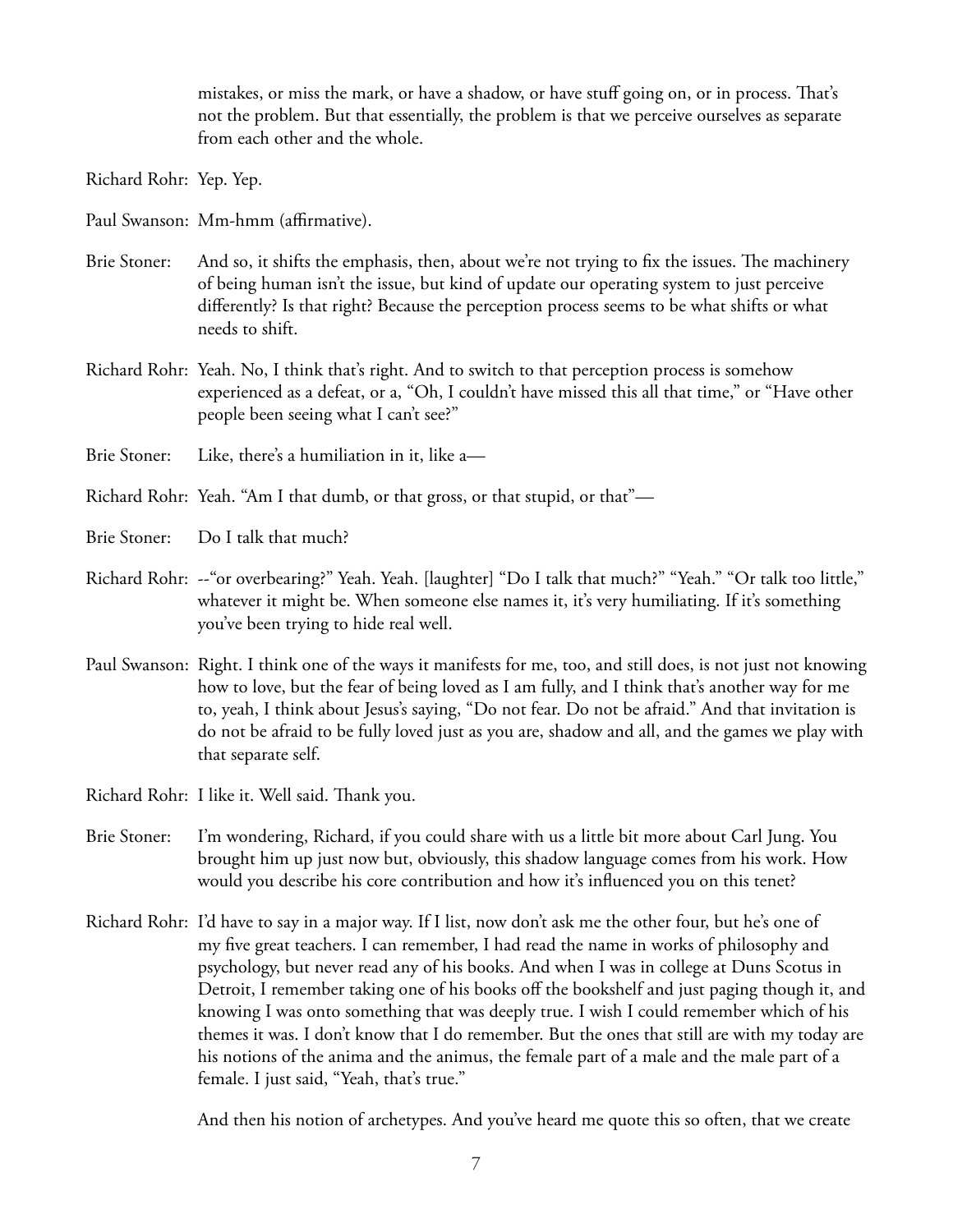the images that the soul needs to see for its own transformation. And I think being raised a Catholic and at this beautiful, old, medieval Duns Scotus College where there was art everywhere, I had just lived in the midst of this kind of beauty, and I wondered why do some pieces of art just fascinate me, or I want to look at them whenever I pass by, and others mean nothing whatsoever. So, archetypal truth, which was connected to his notion of the unconscious, that most of what we do is unconsciously motivated. I knew that was true. And we have this expectation that we're all fully aware, and it's obvious to me hardly anybody's aware by the way they deny and project.

 And then I reverted to Freudian terms like projection, and so forth, to explain what Jung was seeing. He always struck me, after I'd read a bit of Jung, as a man who must have been a believer, and his great disappointment in Christianity was that it was so external. It was all just external beliefs, external behaviors. He said, "There's no interior life in most Christians, Catholic or Protestant." I said, "Yeah." I mean, that's become central to my whole life, that recognition of the necessity of interiority to balance out so much externalized morality and externalized religion, externalized liturgy, externalized notion of priesthood or ministry.

- Richard Rohr: And then, of course, this massive notion of the shadow self. Just that someone would clarify for a largely moralistically trained Catholic, that the shadow self is not the bad self. And I didn't believe it because he said it, but because he said it I was able to believe what I knew to be true at a deeper level: "Yes! He's right!" And in all these, there must be one or two more, that he named things by giving words to what I intuitively suspected.
- I remember when I taught in Switzerland, several times they took me to places where he had worked, and taught, and written, and I felt I was walking in a sanctuary, you know. He really evoked for me the meaning of holiness. And yet, here I recognize most Christians thought of him as a pagan, an "esoteric," as the Germans call him. And, in fact, even in Switzerland, when I would quote him, I found out again and again he wasn't that popular. He wasn't that wellknown, even here he was one of their own, but there was a resentment about him. And I think it's because of his rather harsh criticisms of Christianity. So, they just didn't read him. But they were very fair, really.

 And then, oh, the other thing, I used to teach, when I was in charge of the youth community that became New Jerusalem in Cincinnati, all these young people. I don't know if you have them more when you're young, but they were always coming to me with their dreams. Now, we were part of the charismatic movement, so we had fostered that, I guess.

- Brie Stoner: Mm-hmm (affirmative).
- Richard Rohr: But his help in understanding that this was the way the unconscious was trying to break through. And as a young man, I had many revelatory dreams, and he gave me immense permission to trust them. And, each one builds on the other. And the language of dreams is symbol. It's not literalism. And once you get one or two good dreams that, really, you know this is your deeper self-speaking, it almost cures fundamentalism. Really, it does.

 I bet a fundamentalist has to repress his or her dreams, because they don't want to read reality as symbolic. They want to read it as literal. So they'll make any dark dream the devil: "A devil was in my dreams last night." And to say this might have been a friend showing you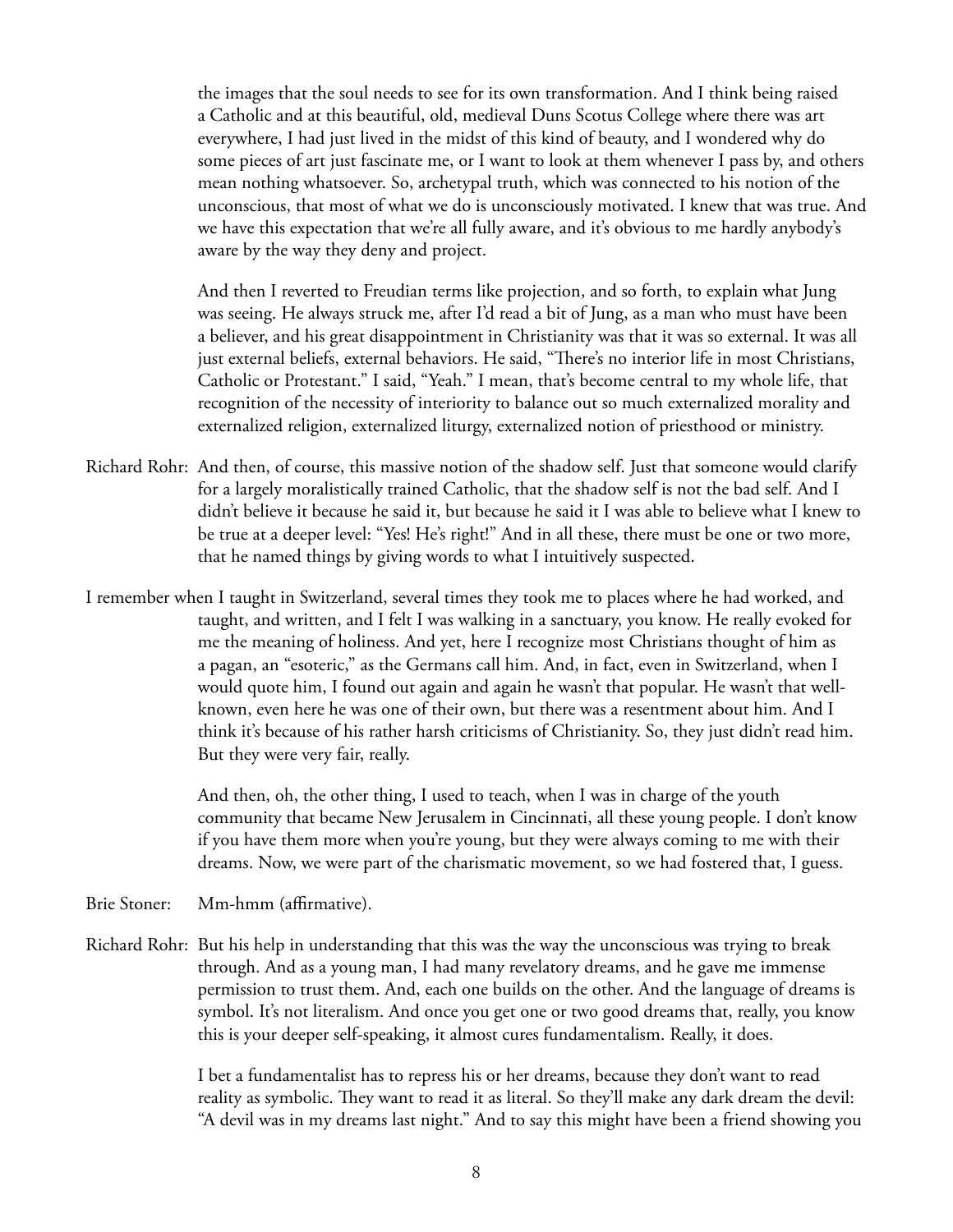what you don't want to see, which it often, if not usually, is. Maybe that's what we should do for fundamentalists, give them a good dream course? [laughter]

- Brie Stoner: Dream Jungian analysts.
- Richard Rohr: And then it just doesn't work anymore. You know it's not true—literalism.
- Paul Swanson: Yeah. I took a class at Creighton on Jungian psychology and Christian spirituality. And my professor, who is now my spiritual director, really helped me with seeing my dreams as these invitations from the unconscious, to see what I'm unwilling to see.
- Richard Rohr: That's right.
- Brie Stoner: Mm-hmm (affirmative).
- Paul Swanson: And to be able to have someone who's not telling you what your dream means, but to work with it archetypically, it literally helped me decide to get married because of a dream I had and this image of me on a rope swing just going back and forth, never letting go. Back and forth, not deciding. And below was just this big ocean of unknown. And the way that she helped me work through that dream allowed me to see the ways that I was clinging to indecision as a way to not drop into the unknown.
- Richard Rohr: Mm-hmm. (affirmative)
- Paul Swanson: I think that is part of, I think, what I envy a little bit in the Catholic Tradition is the numerous archetypes that are available.
- Brie Stoner: Yeah.
- Paul Swanson: And growing up in the evangelical world, there wasn't that same opportunity to see archetypes reflected back in their smallness and in their wholeness. And so, I wonder if you could speak to the way that the archetype's present in the Perennial Tradition kind of help, I'm thinking back to that first theme, that help elucidate how we move towards wholeness?
- Richard Rohr: Well, if I'm hearing you, don't let me go on a tangent, but this whole idea of pay attention to images that fascinate you, that draw you in. When you go to an art museum, "Why do I want to stand in front of this one? What is it saying to me?" You would remember, Paul, when you did the rites of passage. In the early nineties, I started collecting every postcard and photograph from a magazine, pictures of men in every stance I could imagine—king, warrior, lover, magician, positive and negative, male/female, father/son—and I created six rather huge boards. They were probably still used when you made it.

Paul Swanson: Yeah.

Richard Rohr: They traveled around the country and they got pretty raggedy as the years went on. But I never had to encourage the men to spend some time in front of those pictures. And I'd say, "Just keep looking. Why do you keep returning to the warrior board? You're probably a warrior archetype. Or, you're trying to discover it because you've rejected the warrior archetype part of your soul."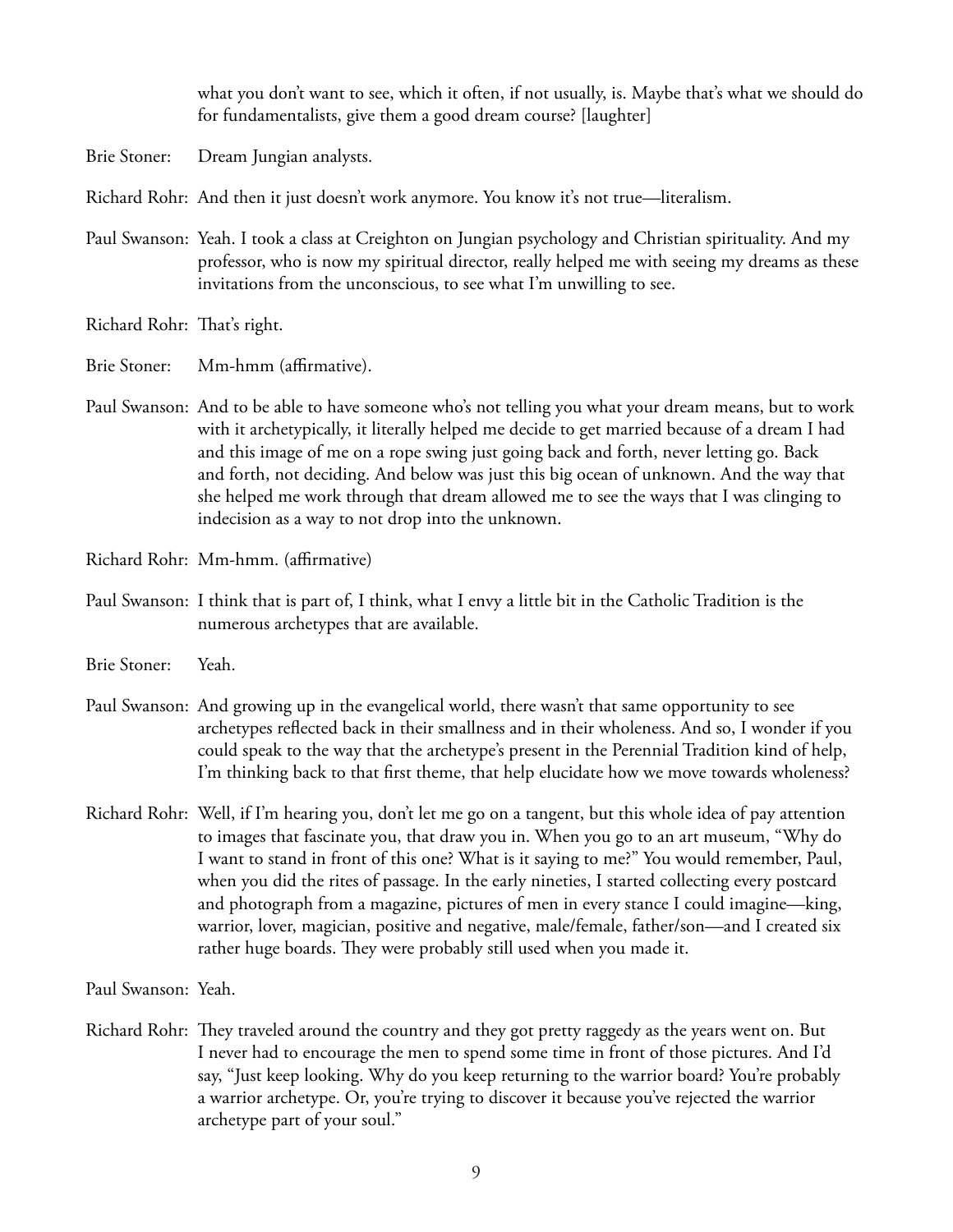And, of course, the most popular board was always the father/son because so many men began their men's work by bemoaning, necessarily, a poor relationship with their father, and they longed for some dear pictures. But again, I'd always have on the board both positive and negative. So, I have no doubt to this day, and that has been continued in Czech Republic, Ireland,

- Richard Rohr: Australia. They've all created their "archetype boards," as they call them, because they saw, my God, it evokes. It evokes the unconscious. And, of course, this must please a Four. You know? [Note: Fr. Richard is referring to the Enneagram type "Four." There are nine Enneagram types.]
- Brie Stoner: I'm so happy right now.
- Richard Rohr: You know, the power of art. And it must be one of the greatest weaknesses of Protestantism—
- Brie Stoner: Yeah.
- Richard Rohr: --that it rejected or did not understand the archetypal world, that words don't really, of themselves, evoke and transform you, but images do. Is that what you asked me?
- Paul Swanson: Yeah.

Richard Rohr: I went on my tangent anyway.

- Paul Swanson: That speaks to it directly. Directly.
- Brie Stoner: But I want to say, though, that just as the separate self is the major problem for us individually, I think collectively, our spiritual traditions, the major problem is when they consider themselves separate and unique and only—
- Richard Rohr: Oh, that's well stated. Yeah.
- Brie Stoner: --the need for a wholistic view where everything belongs, and all these, I love how your tenets, Richard, are building on each other, right?

Richard Rohr: I hope so.

- Brie Stoner: It's like, there's momentum here. Because without the Perennial Tradition, I have to say, our Christian archetypes are pretty lame. Especially for women, because there aren't very many powerful, archetypal images for us where we can befriend things that society has deemed as not socially acceptable, things like fury, and rage, and energies that we're kind of afraid of.
- And I think I'm saying this because when you asked the question about the Perennial Tradition and archetypes, immediately what came to me was the Hindu goddess Kali, and she is fearsome. She is scary. She's out there with a sword and there's blood everywhere, and she's called the liberator. She's called the Mother of Liberation, and that holy fire is so necessary.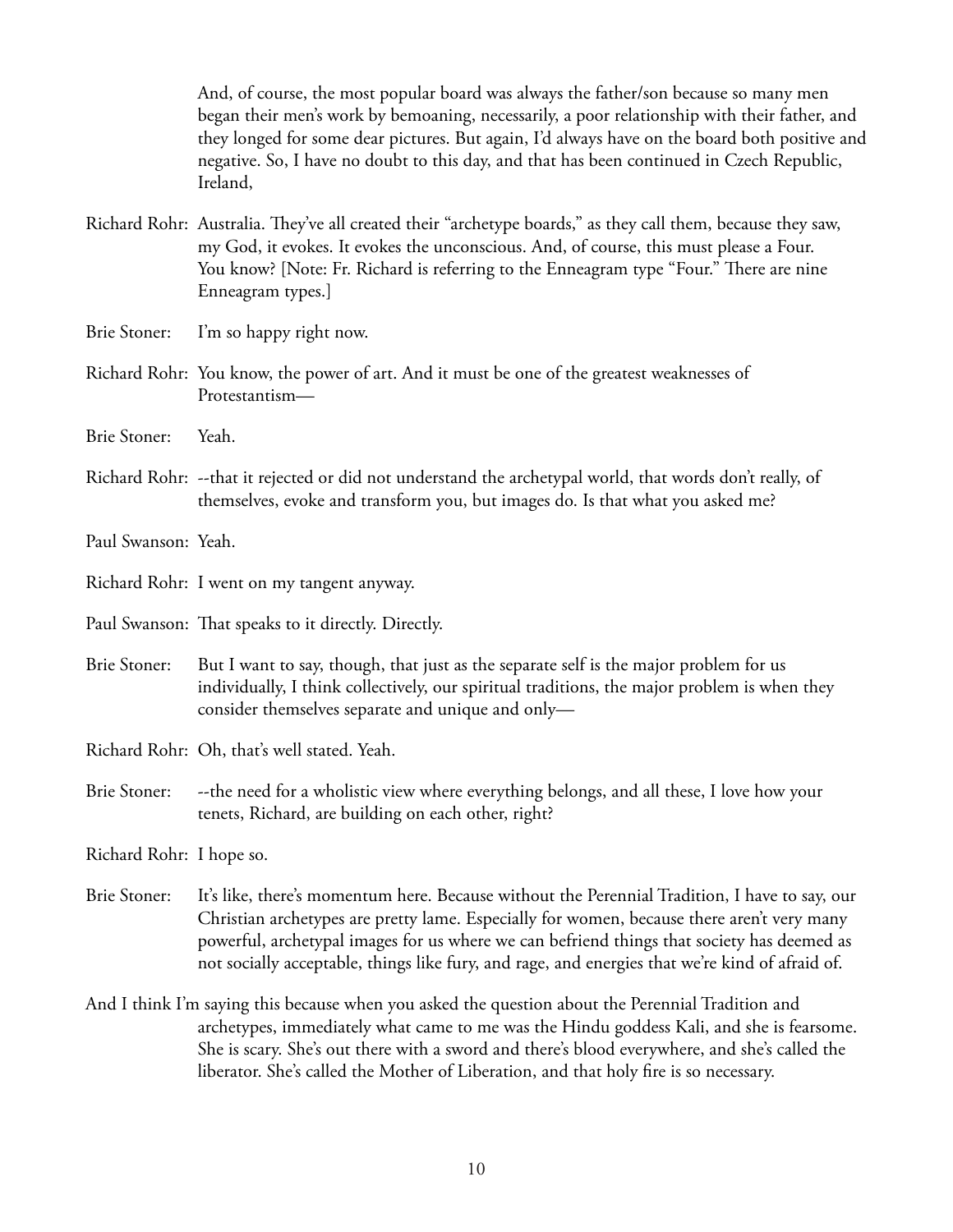Brie Stoner: But it seems to me, Richard, that what's happening with the shadow self is that it connects with fear, kind of as you said, Paul. It's that which we're almost afraid to see of ourselves.

Richard Rohr: Yes. Fear is big part of it, that's right.

- Brie Stoner: Is that the same mechanism, do you think, as the true self/false self that Thomas Merton describes? What's the relationship between how he talks about the false self and how Jung talks about the shadow self?
- Richard Rohr: Some have accused me, and maybe rightly so, of conflating them too much, that false self is always shadow self. So I think they're right. I don't want to say they're always the same, but they're certainly frequently the same. False self has more a sense of shame to it. Shadow self has more a sense of shame to it. False self has more a sense of ego to it.
- Brie Stoner: That's helpful.
- Richard Rohr: That's the first time I've said that, just now. Yeah. Wow. I wish I'd said that earlier. [laughter] Good. So that's probably why people were a bit dissatisfied when I talked as if they were one and the same. They're not totally. They overlap for sure, but it's the difference between ego and shadow.
- Brie Stoner: That's really helpful because it invites us, then, to welcome the ego mechanism, not to try to cut it out, like I was saying earlier. So, the initial instinct is to fix it, break it, or get rid of it—
- Richard Rohr: Yes.
- Brie Stoner: --to welcome the ego mechanism, to say, "Yep, you're there. You're going to do that thing you do and you're always going to find a way to show up." With shame, it's a little harder, though because it's so difficult to see that which we're afraid to see. And I wonder, thinking on the story you started with, Paul, if this doesn't connect back to the importance of community. Or, I'm even thinking about Confession, for instance, in the Catholic Tradition. Without somebody saying, "Hey, it's okay. You're human," that theme you've been coming back to again and again, Richard, the welcome to imperfection. We're all there. Without that loving gaze, I don't know that it's even possible to do shadow work.
- Richard Rohr: No. That's right. That's what I meant by mirroring. You have to have help in that. You can't just delve in in your private cave. It needs to be revealed to you. And the humiliation and embarrassment, "Is that how I look? Is that how I'm coming across?" Otherwise you'll just, "Oh, it doesn't matter." It's just a thought in the head. Your evil is a thought in the head. That's very legitimate. A community is, our marriage, the smallest community, is a very needed element. And I've always said that's the danger of celibacy. Those of us who live in community, but there's not one person who's allowed to mirror us. And I think that's why
- Richard Rohr: the tradition of spiritual directors emerged in monastic and religious communities, is we didn't have a wife or a husband, so there better be someone you let in.

 Like, when Father Jim O'Brien, my Jesuit spiritual director, revealed to me that I was a One, it was just so, "Ugh." Sorry, Corey. [laughter] It's like, "Oh, God, is that me?" And I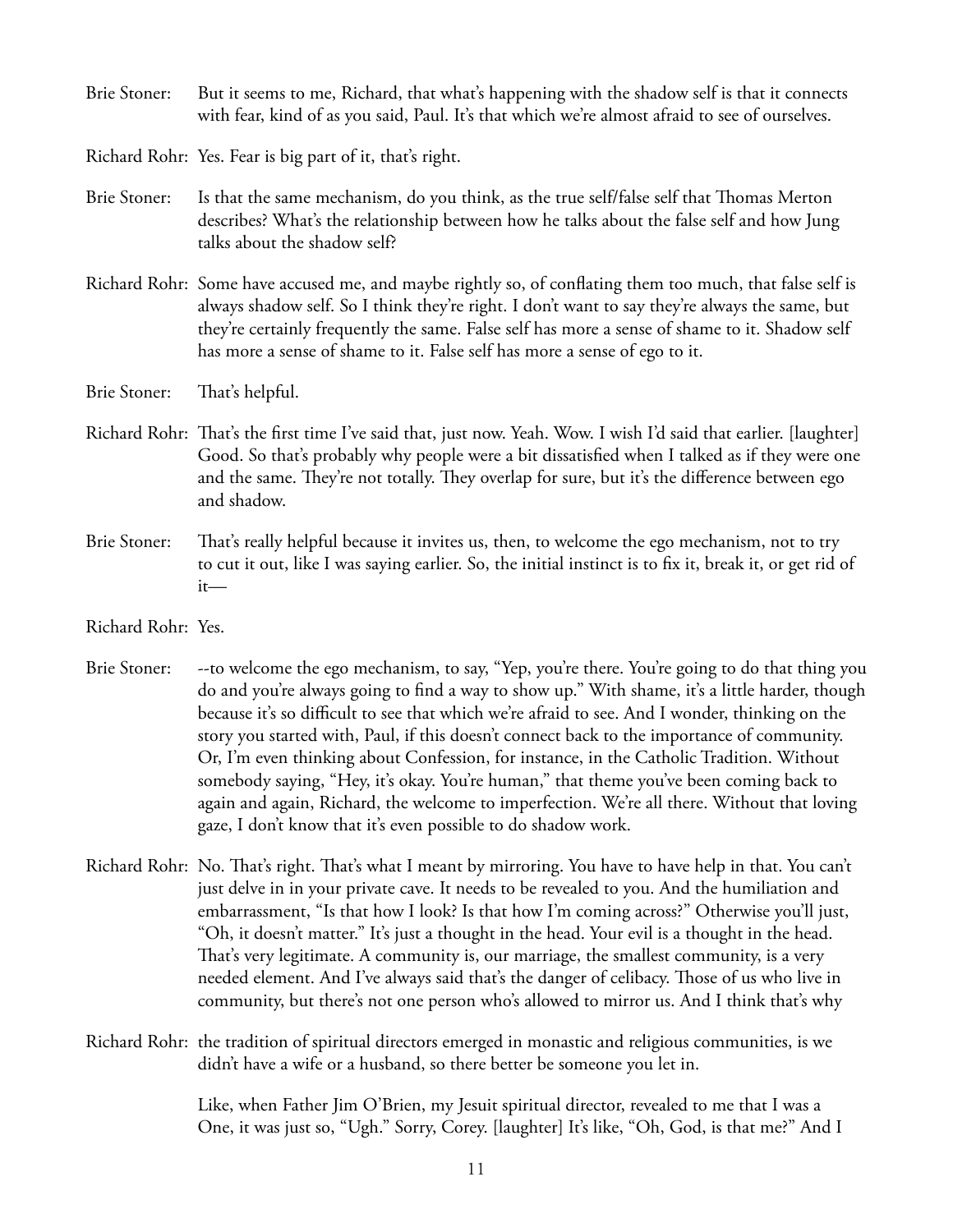just drove back to the friary, which was about five miles away, just feeling, have people seen this in me all my life? And I thought it was zeal. I thought it was on-time, good Boy Scout, clean and reverent. And, in fact, I was probably overbearing most of my life. [laughter] Well, you've heard me say this when I teach the Enneagram: if it doesn't humiliate you, you haven't grasped its truth—what you are, what your game is.

- Paul Swanson: It seems like it has to raise that cognitive dissonance within you, and then move down to almost the wounding of the body, or not just to get stuck in the head.
- Richard Rohr: Yeah, yeah. Good. Good.
- Paul Swanson: Can you speak to how, I mean, we have these opportunities to see how we're living in that separate self, or how the shadow comes up through this mirroring. What kind of words of wisdom would you offer to those who can see it in their mind and think about it, but how do you let that move down through your entire bodily experience?
- Brie Stoner: That's great. Yeah.
- Richard Rohr: Well, you've got what I'm trying to say when I continually say you have to suffer it as a wound or as humiliation. It can't just be head knowing. It has to be gut. I used to say you want to vomit. [laughter] That's probably an overstatement, but it's like, "I hope no one has been seeing this." Like, when Elias told me the other day I stunk, [laughter] I've since asked him, I said it this morning, "Do I stink today?" He said, "[sniff, sniff] No, no, not today." [laughter] Have people been seeing this, or smelling this and I don't know it? Wow. That's good that really happened because it's a very real example, because smell is not a moral imperfection, but why are we so humiliated by it? I mean, my mother used to whisper in my ear, "You have bad breath. Go wash your mouth." Or, "There's wax in your ears," and she'd put her finger—
- Brie Stoner: Oh my gosh.
- Richard Rohr: And this is probably the things Ones would be offended by, but any notion of uncleanliness— [Note: Fr. Richard is referring to Enneagram type "Ones."]
- Brie Stoner: Uh-huh (affirmative), imperfection of any kind.
- Richard Rohr: --is our imperfection. I don't think I answered what you asked.
- Paul Swanson: You did. I mean, you spoke to—
- Richard Rohr: Did I?
- Paul Swanson: --not allowing to just rattle around the head. It's got to float through the entire being.
- Richard Rohr: Yeah. Cellular knowing, as you've heard me say over the years. It has to kick you in the belly a little bit, at least a little bit. And that's what I mean when I say you want to vomit, it's "Yuck, god, is that how obnoxious I am?" "You come in, Richard, and you just start talking and take over the whole table." "Do I?" Oh, God, I hope not. You know? I think you've got to have a few moments like that. And it's a true friend who will say that to you with love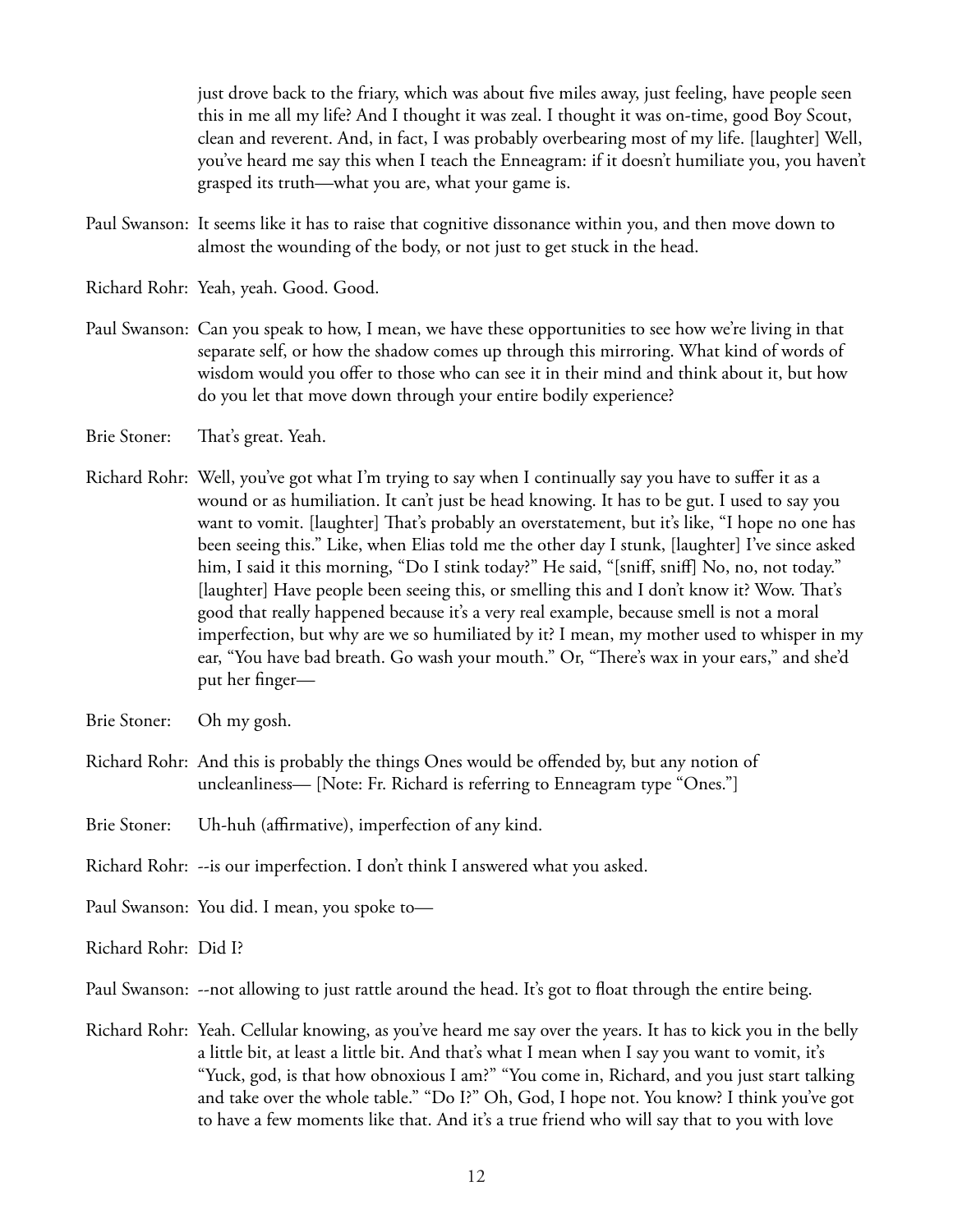|                           | privately, preferably, and not at the table where you have to suffer the group humiliation.<br>And for you both as parents, this is important to your kiddies. You're the first mirrors that<br>say, "Now, sonny boy-"                                   |
|---------------------------|----------------------------------------------------------------------------------------------------------------------------------------------------------------------------------------------------------------------------------------------------------|
| Brie Stoner:              | Well, and to do that without shaming-                                                                                                                                                                                                                    |
|                           | Richard Rohr: Without shaming them.                                                                                                                                                                                                                      |
| Brie Stoner:              | --that's the key. Because when we shame each other, we perpetuate the problem-                                                                                                                                                                           |
|                           | Richard Rohr: You got it. Yeah.                                                                                                                                                                                                                          |
| Brie Stoner:              | --and we make each other feel more isolated, more separate, more alone. And I think<br>culturally that's a huge problem right now, that we have gotten so used to shame and blame<br>as a form of attacking one another.                                 |
|                           | Paul Swanson: Writing them off.                                                                                                                                                                                                                          |
| <b>Brie Stoner:</b>       | Yeah.                                                                                                                                                                                                                                                    |
|                           | Paul Swanson: I do think that kids are also the best at telling you, mirroring back.                                                                                                                                                                     |
| <b>Brie Stoner:</b>       | Oh, so honest.                                                                                                                                                                                                                                           |
|                           | Paul Swanson: Because there's no filter it just comes out, and you have to deal with whatever it is. I mean,<br>not to keep going with this stink metaphor, but the number of times my daughter has just<br>said, "Dad, you stink." You know? [laughter] |
| Richard Rohr: Oh, really? |                                                                                                                                                                                                                                                          |
| Brie Stoner:              | I love it.                                                                                                                                                                                                                                               |
|                           | Paul Swanson: And it's just, there's no filter. It's just, this is what's happening. Mirroring from the youngest<br>ones.                                                                                                                                |
| Richard Rohr: Yeah, yeah. |                                                                                                                                                                                                                                                          |
| Brie Stoner:              | Are you sure she was saying that from a physiological standpoint and not just a general,<br>like—                                                                                                                                                        |
|                           | Paul Swanson: Just a general stance in life. [laughter]                                                                                                                                                                                                  |
| Brie Stoner:              | I'm kidding.                                                                                                                                                                                                                                             |
|                           | Paul Swanson: Spiritually. Physically.                                                                                                                                                                                                                   |
| Brie Stoner:              | So, I want to transition to talk about selfhood, because without a stable selfhood that can<br>withstand-                                                                                                                                                |
| Richard Rohr: Yes. Good.  |                                                                                                                                                                                                                                                          |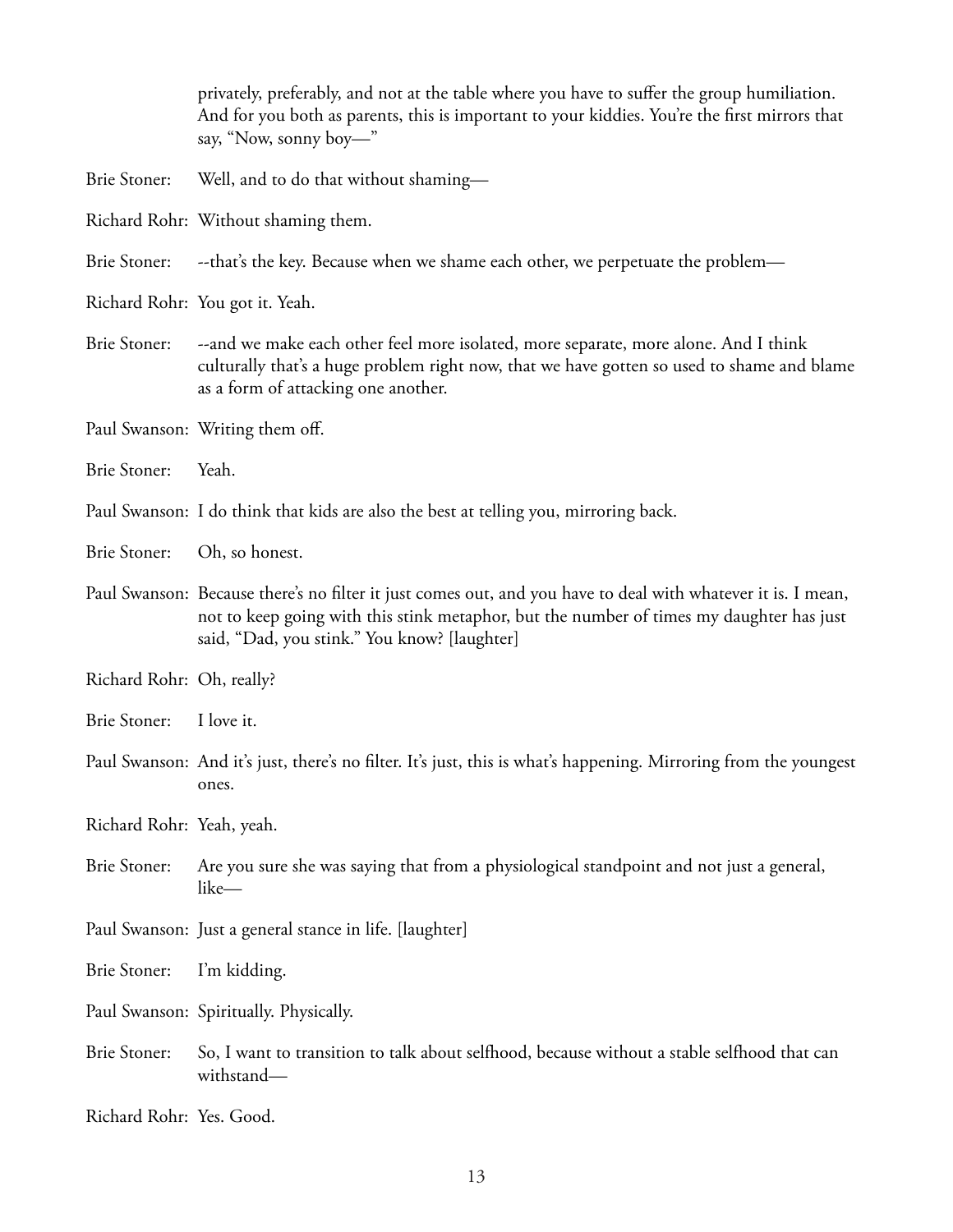- Brie Stoner: --that wounding, that humiliating process of seeing the shadow, we collapse, right? So, I want to connect this tenet back to the Trinity for a second because if we build on these, right, if we hold that reality is relational, then when we're living from the false notion of separateness, could we say that the problem or sin is living in anti-reality, or living the lie of separateness, that our choices and actions don't impact the whole, that we're not accountable to the whole?
- Richard Rohr: Yeah, yeah, yeah. Yeah, we refuse to accept the implications of connectedness. It's very interesting that our central sacrament of Eucharist, or Communion as you very well call it, is naming the whole deal. Go to Communion. Go to Communion. Yes. Go to union. Go to the place of union. And you transfer the bread to another person, even the action of the ritual is relational. We're always told, I hope I don't offend you, in your churches, do you pick up the bread yourself or pick the cup yourself?
- Paul Swanson: Growing up, yes. Now, in the Mennonite community that I'm part of, we go, there's an exchange. Yeah.
- Richard Rohr: Yeah. And it was always insisted, it must be given to you, and you must receive. That was correct, I think. But I know there are churches who just pick it out, and it maybe seems like a small thing, but the symbolism of relationality is lost.
- Brie Stoner: Yeah. Well, and then it seems like that's the stable selfhood, then, is the relational self, the communion selfhood.
- Richard Rohr: Excellent. Yes.
- Brie Stoner: The selfhood that most reflects the Trinity, that understands that we are inextricable from each other, and then can mirror back to each other these things with love. So, it's almost like the work of seeing the shadow is to move deeper into relationship.
- Paul Swanson: I'm thinking back, and I think it was when we were preparing for this episode, Brie, we were talking about the image that we both grew up with. It was an evangelistic tool where there are two cliffs. On one side it's you, the other side is God, and then the cross is the bridge.
- Brie Stoner: Oh, and the cross. And the flames of hell were licking up around the cross.
- Paul Swanson: Yes.
- Brie Stoner: Yeah.
- Richard Rohr: Oh, my God.
- Paul Swanson: And so, it was that need of the cross to get to God, and it was like a one-time transaction.
- Richard Rohr: A one-time transaction.
- Paul Swanson: And I think that only deepens the separate self, when that's the kind of theology that you're raised with, is you don't see that it's a continual need for communion, a continual need for reconnection.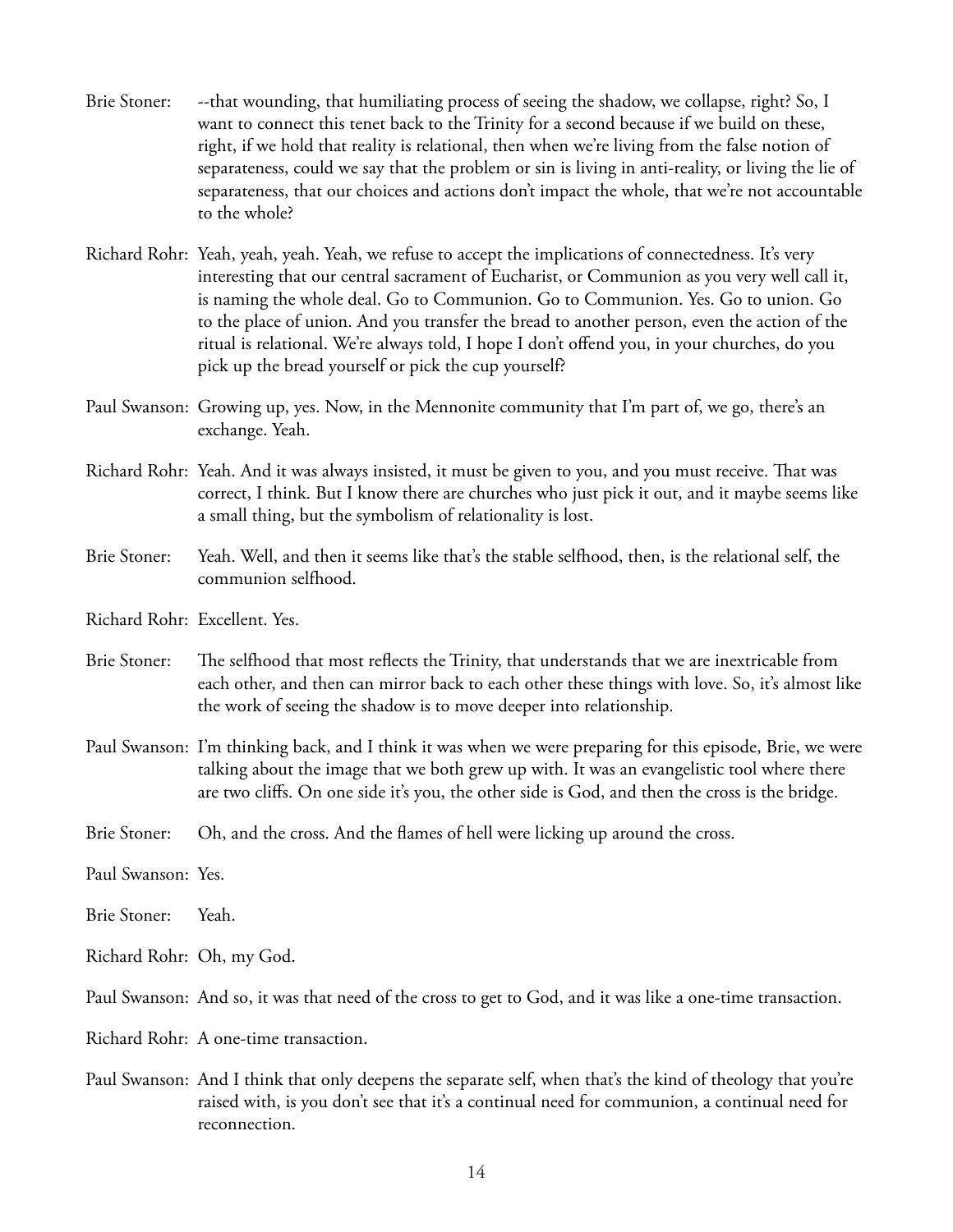- Richard Rohr: You named it very clearly. So many people, as you know, learn visually, or by a geometric symbol, or sign, and that's why you've got to get it right. And we had the little milk bottle with little flecks of black in it and that was the Catholic who had sinned.
- Brie Stoner: What?
- Richard Rohr: They were basically white, which even is racist, of course, but there were little flecks in the milk bottle. This was the old Baltimore Catechism.
- Brie Stoner: That is terrible.
- Richard Rohr: It's terrible, yeah!
- Paul Swanson: Yeah.
- Richard Rohr: And then when you committed a mortal sin, you basically had chocolate milk. [laughter] Oh, God! We only discovered after Vatican II that this document that formed several generations of American Catholics, the Baltimore Catechism, was written by a not-sotheologically-educated monsignor from New Jersey, and
- Richard Rohr: that he was given that kind of authority to come up with those kind of symbols. And there are metaphors that limp, and there are metaphors that are just tragic like your cross, your transaction.
- Brie Stoner: Ah, man, that image was burned into my brain. I wish it wasn't. [laughter]
- Paul Swanson: Yeah. Yep.
- Brie Stoner: I wish it wasn't.
- Paul Swanson: This would be a good time, I think, to talk about unity in diversity in this. So knowing that that transformation, the fallacy of separateness, doesn't just squash diversity, can you speak to how that plays into this theme?
- Richard Rohr: Yeah. I think one of the major ways—now if I don't speak to it, come back to me—one of the major ways the shadow is created is that we feel if we're not like everybody else, this starts when you're a little two-year-old, three-year-old, you must conform to gain other kids' approval. And any kid who is a little different will be made fun of, publicly shamed, and that's the last thing a kid can bear.
- So, that grows into its mature form of confusing uniformity with love, love which leads to true unity. And the basic symbol is the love of a man and a woman, who are different, who are not the same, you know. You don't overcome the difference, you bridge the difference by communion, connection, forgiveness, patience, all the great virtues. So, it's still the same game, this fear of not belonging.

 And so, without any doubt, at the minor seminary, the major virtue we were taught in high school—of course, they had 200 teenage boys and they had to keep us under control—the major virtue was obedience to the laws, and punishment of a minor nature for not obeying the rules or the laws. When I first saw this, I really wanted to cry. Think of all the classmates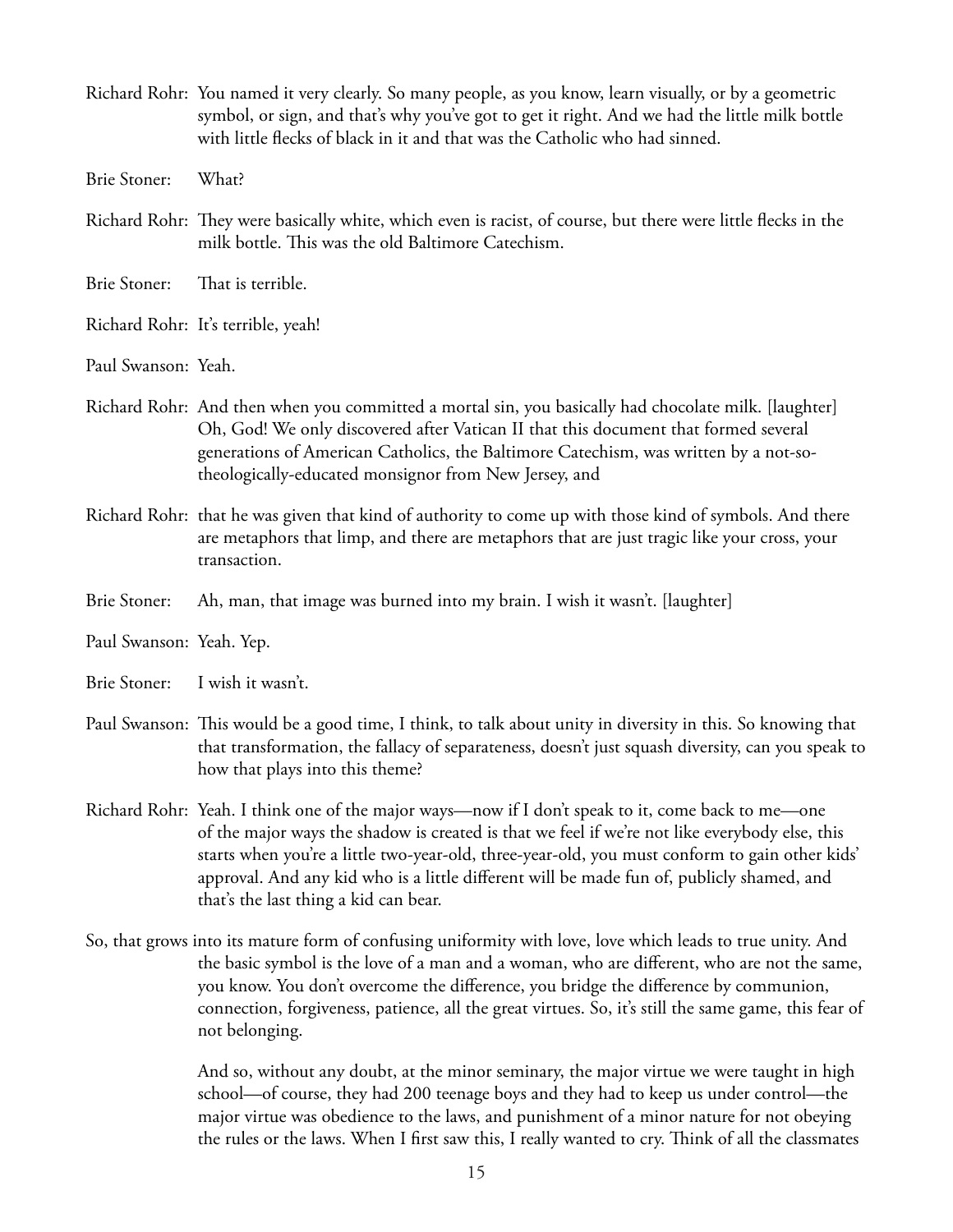that left, who came to the seminary to be good Franciscans, I'm sure, but they weren't taught love initially.

It increased as we went along. We were taught conformity and obedience and loyalty to the Church, to the order, to the seminary or whatever it might be. Why didn't someone see that? But this isn't going to create the kind of pastoral ministers we need because if they don't make that breakthrough before they're ordained or get out of the inner formation system, they're going to treat people the same way. The important thing in the Mass is that everybody conforms kneels, stands, makes the sign of the cross. And there are priests that way, and I can't hate them. I realize they bought the game of conformity.

> So, to distinguish conformity from unity is to distinguish it from uniformity. Did I say that right? Yeah, yeah. Why does uniformity become the substitute for

- Richard Rohr: unity? Unity applies to things that are disparate or separate. Uniformity is trying to pretend that's all you can do—pretend you're all the same. I always think of it when I see soldiers marching. My God, and every country does it. And the more perfectly you can conform to that march, it must take warriors or soldiers a lifetime to get out of that notion of life. How do they go home and raise their kids if they've been marching around in a uniformed manner, and even wearing uniforms?
- Brie Stoner: Right? Yeah.

Richard Rohr: Oh, it's not good, spiritually speaking. I'm not saying it's wrong, but it's dangerous.

- Paul Swanson: Yeah. My dad spoke of his military experience, where he said that he was broken down into who they wanted him to b, because it helps build a so much easier, more efficient machine versus a diversity within a cohort.
- Richard Rohr: Sure. Sure. Yes.
- Brie Stoner: Well, and it seems like there's a relationship, again, between power over and power with because conformity seeks to control what we're afraid of in our differences, in our uniqueness.

Richard Rohr: There you go. Yeah.

Brie Stoner: It's trying to manifest and flatten and seek to have that sense of certainty. Because diversity and creativity and the unknown, and unknowing, and mystery are all scary. The mystery of not seeing—

Richard Rohr: How could they not be? Yes.

Brie Stoner: Right. The mystery of not being able to see our full shadow. The mystery of not being able to name God or understand, or fully describe God, so we create these images of God that provide us with a sense of uniformity and conformity, and we can control. And I'm thinking about, as you're speaking, about just the damage of purity culture and how that was kind of weaponized as a tool to shame, especially for women, but all of us, I think, have suffered from that purity culture within Christianity. And I wonder if you could talk about that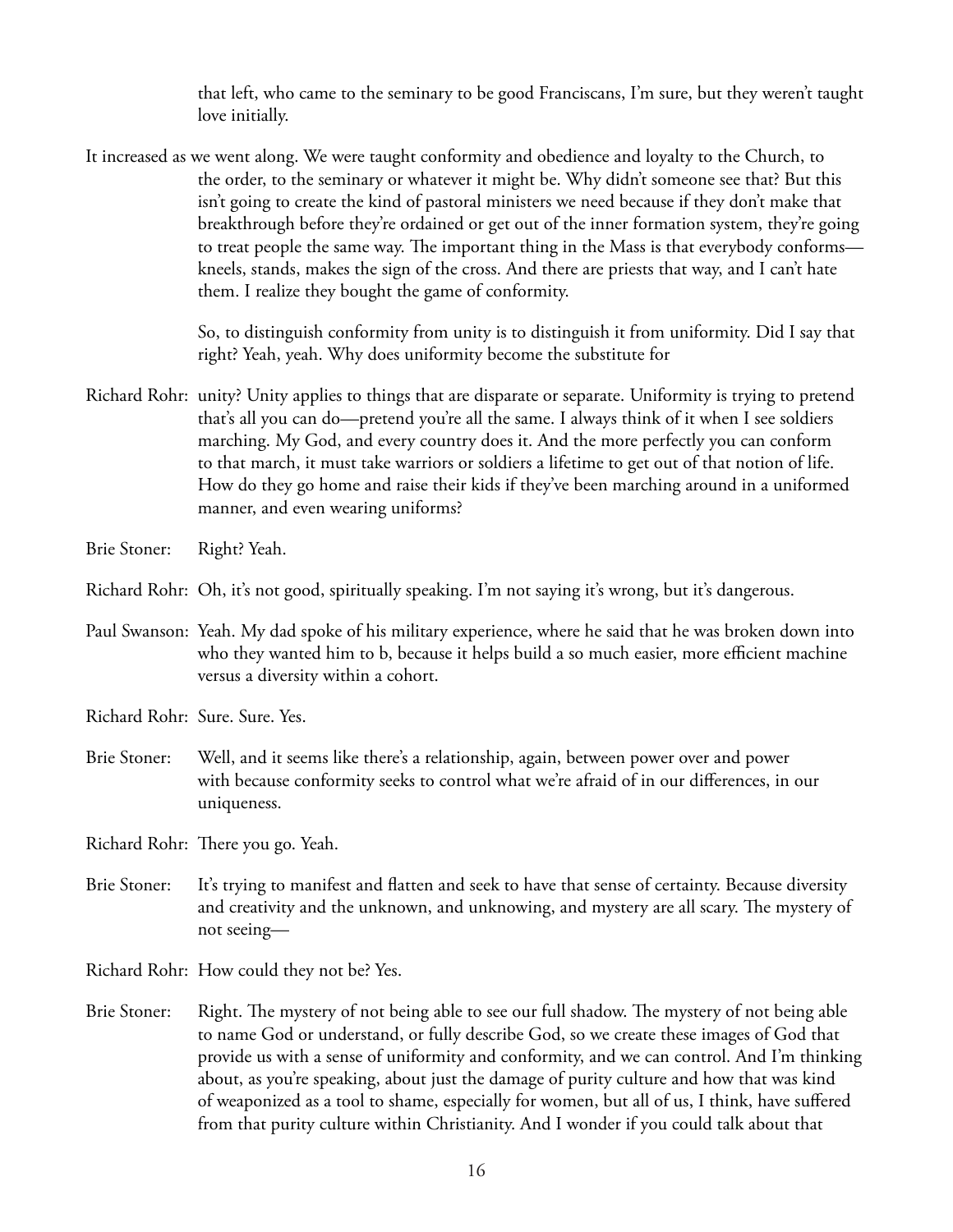a little bit, that as a shadow side to Christianity, it's part of the shadow that we're maybe needing to bring to the light to say, "You know what, how we went about this was deeply damaging."

- Richard Rohr: You remember, was it the first day when I talked about Ken Wilber—cleaning up, growing up, waking up, showing up? In my experience, I hope I'm wrong, the vast majority of religion stays at the level of cleaning up. Purity codes: "Thou shalt touch this. Thou shalt not touch that," immense concern for not stinking. Let's get back to that again, which makes some kind of immediate sense
- Richard Rohr: because it appeals to our sense of I'm a superior being. I'm clean. The rules of the Boy Scouts and Girl Scouts were very much built on that. And I was a Boy Scout, I'm not putting it down. If that's merely the first level, we have to watch how much of our religion is concerned with cleaning up, which is usually appearances. Not being, but appearing to be.

 Growing up is what breaks that all apart, where you see, my gosh, even when I think I don't stink, I know in my own mind I still do. Do you understand? That I've had very petty thoughts today. I've had thoughts that I'm ashamed to admit to anybody. You mentioned confession before. That was the church's way of saying there's got to be some place you can say it or it will fester and it will take over.

- Paul Swanson: I think there's a freedom, too, when you are able to drop purity being the forefront goal, and I think the image of the body of Christ is so helpful then because I don't need to be the mouth. I can be the pinky, like I'm called to be, or whatever it may be. When you see that the wholeness is the goal, you can just play your part within the body.
- Richard Rohr: You're such a healthy Nine, but you're a healthy person. That's true. I have my role to play, and I don't need to be everything. I can't be perfect by definition. I am a mouth, in my case, and I'm not a whole bunch of other things. Don't hate me for it. Don't hate you for it. It's wonderful liberation, wonderful freedom.
- Brie Stoner: Well, and Richard, you just used the word person, which is so helpful because I feel like the way that Cynthia Bourgeault and Ilia Delio, as students of Teilhard talk about personhood as the goal, and what they mean by that is one through whom the whole resounds.

Richard Rohr: Resounds?

- Brie Stoner: Yeah. So, the personare of the one through whom—
- Richard Rohr: Personare, yes.
- Brie Stoner: I just used Latin, Richard.
- Paul Swanson: Yes. You're in the club.
- Brie Stoner: Ding!
- Richard Rohr: Good little Baptist girl using Latin. [laughter]
- Brie Stoner: But that seems to be what this tenet is pointing us to, that the gift of wholeness, and what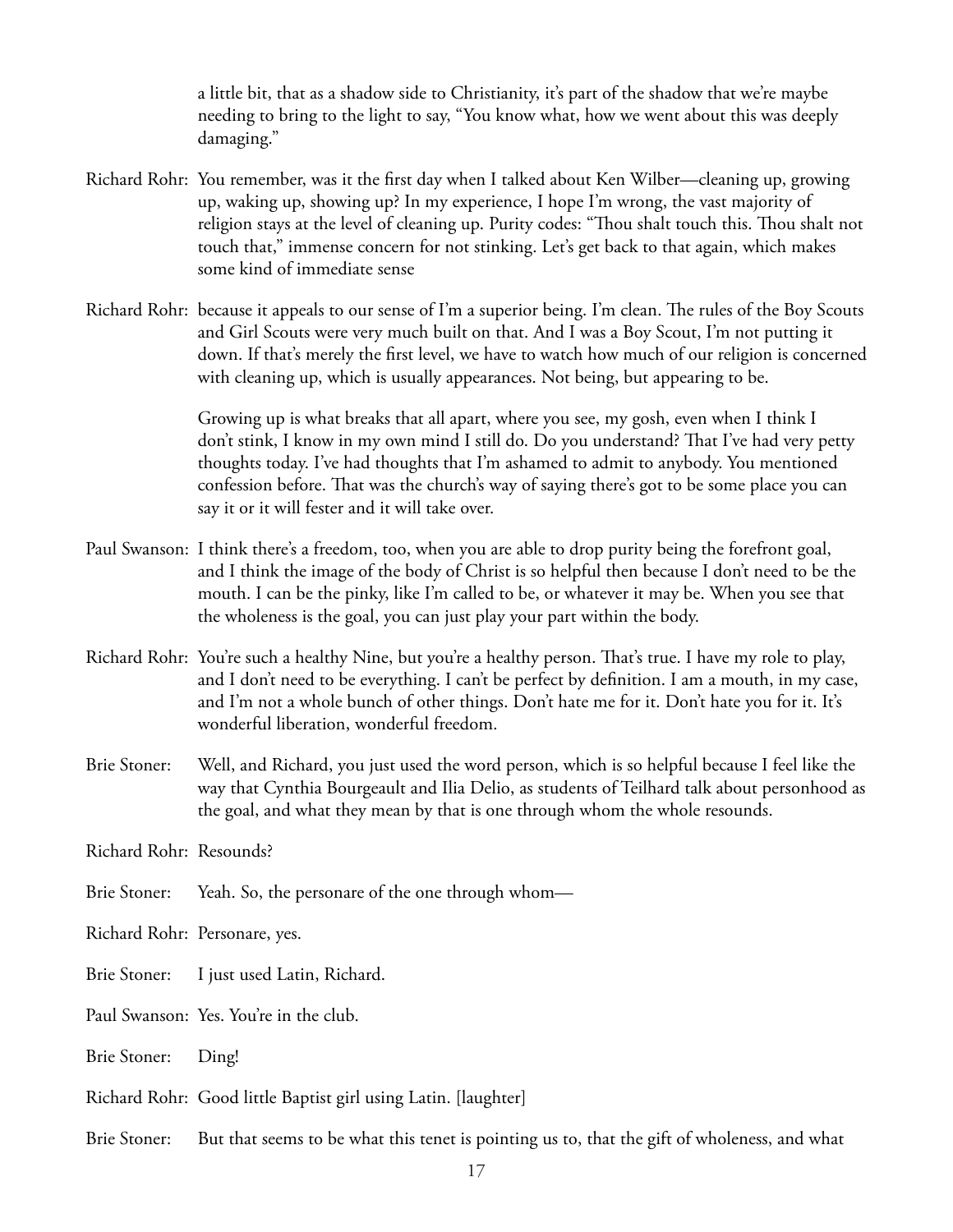Ilia says, whole-making is our goal, that the waking up and showing up is us awakening to our full personhood, that we can be ones through whom the whole resounds, and allow that resounding to soften the edges of our

- Brie Stoner: imperfection and allow us to just be imperfect because we are, as you said, Paul, the body of Christ. But as we close on this really, really powerful tenet, how do we practice this one, Richard? How do we take one step further into being one through whom the whole resounds?
- Richard Rohr: First of all, I'm very glad you introduced that word resound. I don't think I've used that much, and the way you described it makes sense to me. It's good. When I don't need to exaggerate my specialness, my separateness, and my superiority, the three S's, I call them, then I can fall back into the hidden wholeness, where we share a whole bunch of things in common that are much better than my separateness, my superiority, and my specialness. But we don't know that until we've done it a few times. We have to let our humiliations properly humiliate us, and by that, I mean unless the single grain of wheat stops becoming a single grain, it cannot bear much fruit (John 12:24). I think that's what he's saying, that we're all shelled—
- Brie Stoner: And we have to die.
- Richard Rohr: --and that shell has to break open and recognize it has to send out tentacles or roots into the surrounding soil and draw life from different sources: the dirt and the sun. And then, only then, can it grow. That's a good metaphor. I can see why Jesus used the seed metaphor so often. Of course, he lived in an agricultural culture where it was all around him—the planting of seeds, and so forth.
- So, yeah, just let your humiliations properly humiliate you. Now for me, really, and this is why I'm a bit worried about not journaling anymore, the way I would let that soak in for years was journalizing about it. I'd go home at the end of a day where I felt like shit, forgive me, and try to process, why are you so humiliated, or angry, or resentful, or discouraged? But you're disheartened somehow. And an ability to clarify it to myself was just very healing because I would normally recognize I was not a malicious person. I was just like a weak person, a stupid person. Weakness and stupidity you can accept easier than malice.

Paul Swanson: And sometimes a smelly person.

- Richard Rohr: A what? Sometimes a smelly person. Elias is going to love to hear this, how he helped my lectures. [laughter]
- Brie Stoner: Well, Richard, I feel like you're inviting us to embrace our mortifications as opportunities to die, which is what the word really means. But for us to see these humiliations as the grain breaking open, and to allow it to just be like, "Okay, yep, that's happening. Next time I stink, I'm just going to tell myself that. I'm breaking open. I'm breaking open."

Well, should we look at some listener questions?

Paul Swanson: Let's do it.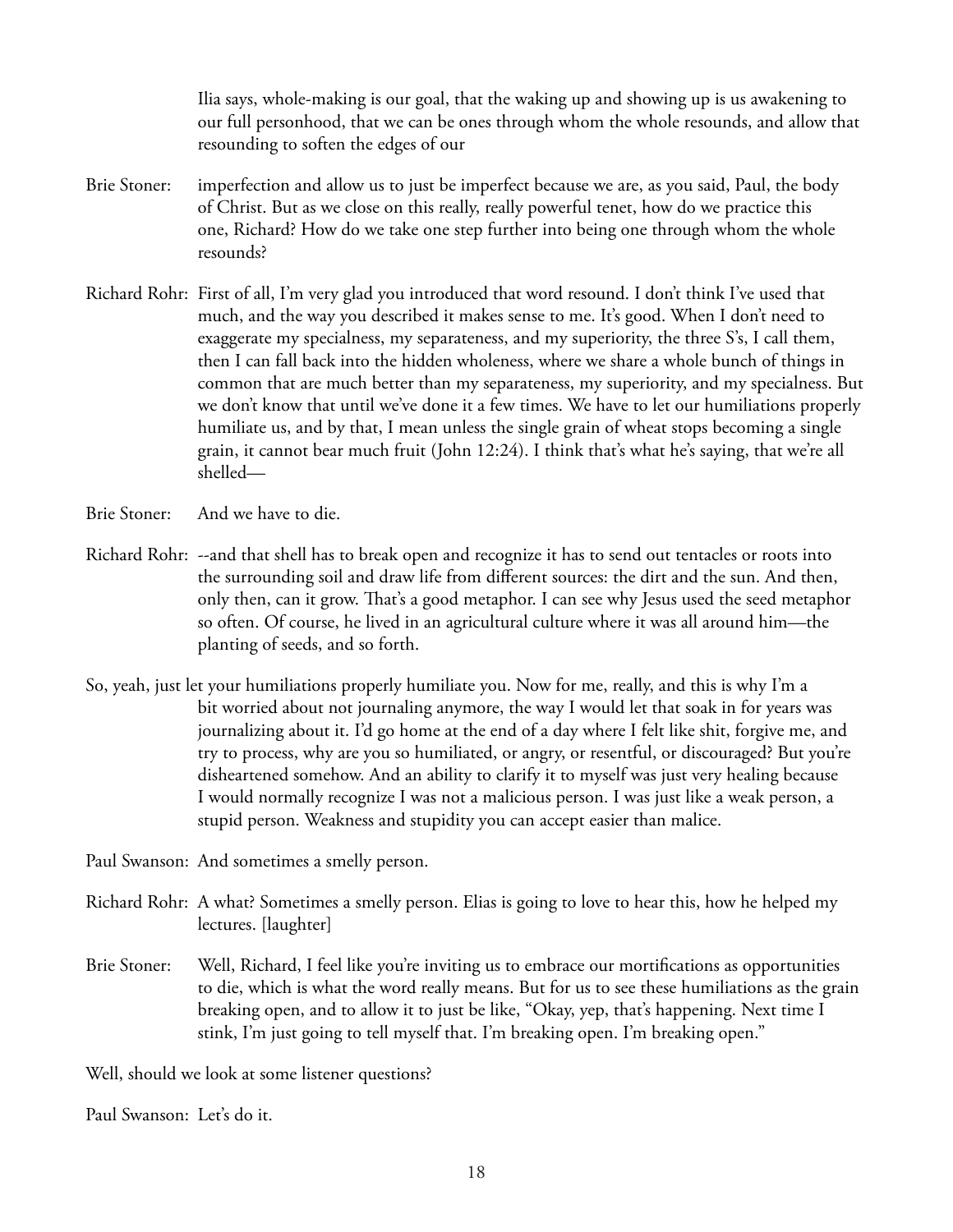- Unknown Speaker: "Hello, Season 4. Here's my big Living School contemplative question: I find myself always trying to do life correctly and hit that magical mark, whether that's Christification, or Enlightenment, or inner peace, or Nirvana. And I've heard Richard say many times we're not punished for our sins, but we're punished by them. And I have to wonder then, if we're experiencing life where it's suffering, is life then punishment? And I don't believe in a punitive God, but if we're experiencing this, is this sort of some form of karmic punishment for our sins? And I know that the word sin is to miss the mark. And so, my question is what is the mark? And if Christ is another name for everything, then what is not the mark? Thank you for considering these."
- Brie Stoner: I almost want to start just by saying we need to make a distinction between the kinds of suffering that are a natural part of life, that are the part of manifestation of this plane of creativity and life and death and these cycles that we're given, and then there's the additional suffering that's created by us, by our choices. And I almost just want to just interject that as a way to begin the conversation, because to say that maybe, or the question of are we all suffering in a karmic way, is life itself on this planet because we're sinful, I think that makes us separate away from the shadow reality of this plane of existence. Death is part of this. Suffering is part of this. Our world operates with a certain amount of chaos theory, but that doesn't necessarily mean that it's a form of punishment but rather just something that we have to embrace as the way things are, as you said. There's an absurdity to it, but we have to have that long, loving look at the real that can say, "Okay. Instead of fighting it, let's work with it." That's where I wanted to go with that.
- Paul Swanson: That's beautiful, Brie, and what came up for me was thinking about living out of the separate self is a form of suffering.
- Richard Rohr: Yes. Good.
- Paul Swanson: Like, when we're disconnected from the whole, then we almost feel it so much more deeply because we're not connected to God, to ourselves, to community. It's a projection of who we think we should be. That's what jumped to my mind.
- Richard Rohr: We have to carry the blame, the price you pay for being separate is you have to carry the whole burden of sin. "I did it," when in fact, we did it. At least that's what I'm trying to say in my new book on evil, that evil is a collective notion. I'm sorry. Go ahead.
- Brie Stoner: Yeah, yeah. Well, what I appreciate about what you just said, Paul, is that it kind of gets at his question about sin, then. Sin, missing the mark, would be when we live out of separateness, when we live in anti-reality—
- Richard Rohr: Yes. That's good.
- Brie Stoner: --when we live in a way that denies that our choices have consequences on the whole body of Christ, or that we're a part of the whole body of Christ; therefore, we're accountable to the body of Christ. That helps me a lot, Paul. I'm grateful you said that.
- Richard Rohr: I do want to repeat that I think the most simple, wonderful metaphor for this whole theme is John 15, the vine and the branches. Just read it over once in a while. It's there very